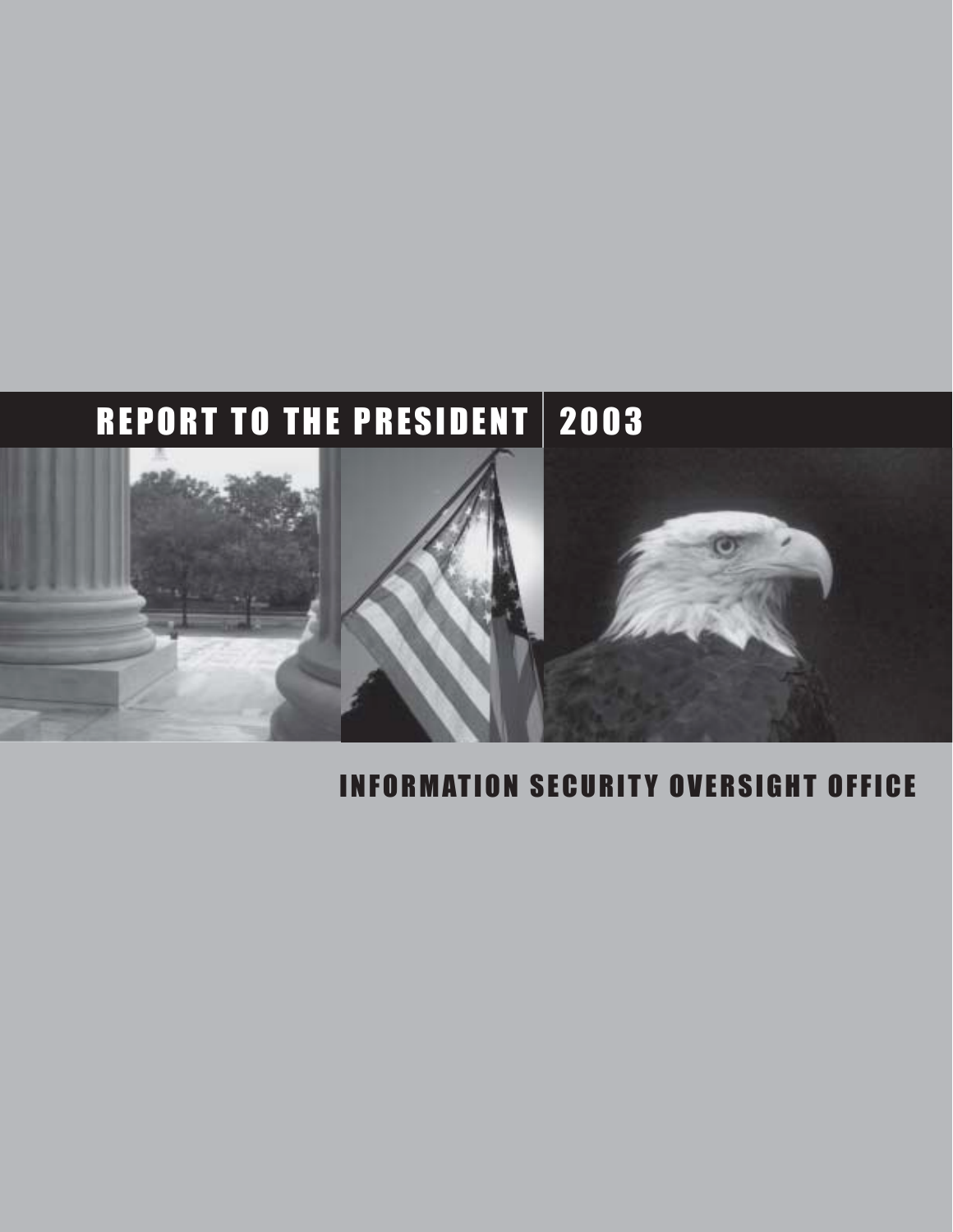March 31, 2004 The President The White House Washington, DC 20500



Dear Mr. President:

We are pleased to submit to you the Information Security Oversight Office's (ISOO) 2003 Report.

This Report provides information on the status of the security classification program as required by Executive Order 12958, "Classified National Security Information." It includes statistics and analysis concerning components of the system, primarily classification and declassification. It also contains information with respect to the implementation of industrial security in the private sector as required by Executive Order 12829, "National Industrial Security Program."

The hallmark of 2003 was, of course, the amendment you issued to Executive Order 12958. In this revision, you called upon all agencies to make the concept of automatic declassification of 25 year-old or older historical classified records a reality by December 31, 2006. Other changes reflected eight years of experience in implementing the Order, as well as new priorities resulting from the events of September 11, 2001. In September 2003, ISOO issued the directive implementing the revised Executive Order. We will be working on continued refinements to the security classification system in order to make it more conducive to the electronic environment in which agencies increasingly operate.

As noted in this Report, implementation of the National Industrial Security Program seems to be at a crossroads. Several issues, including excessive security clearance delays for industry, continue to hamper industry's ability to be responsive to Government's needs The responsible agencies have developed a number of initiatives addressing this long standing issue on security clearances, as well as other issues.

Ultimately, the full implementation of the security classification system and the industrial security program is designed to equally promote an informed and protected American public. Deliberate, continuous effort is required to succeed at both—the American people expect and deserve nothing less.

Respectfully,

J. William Leonard Director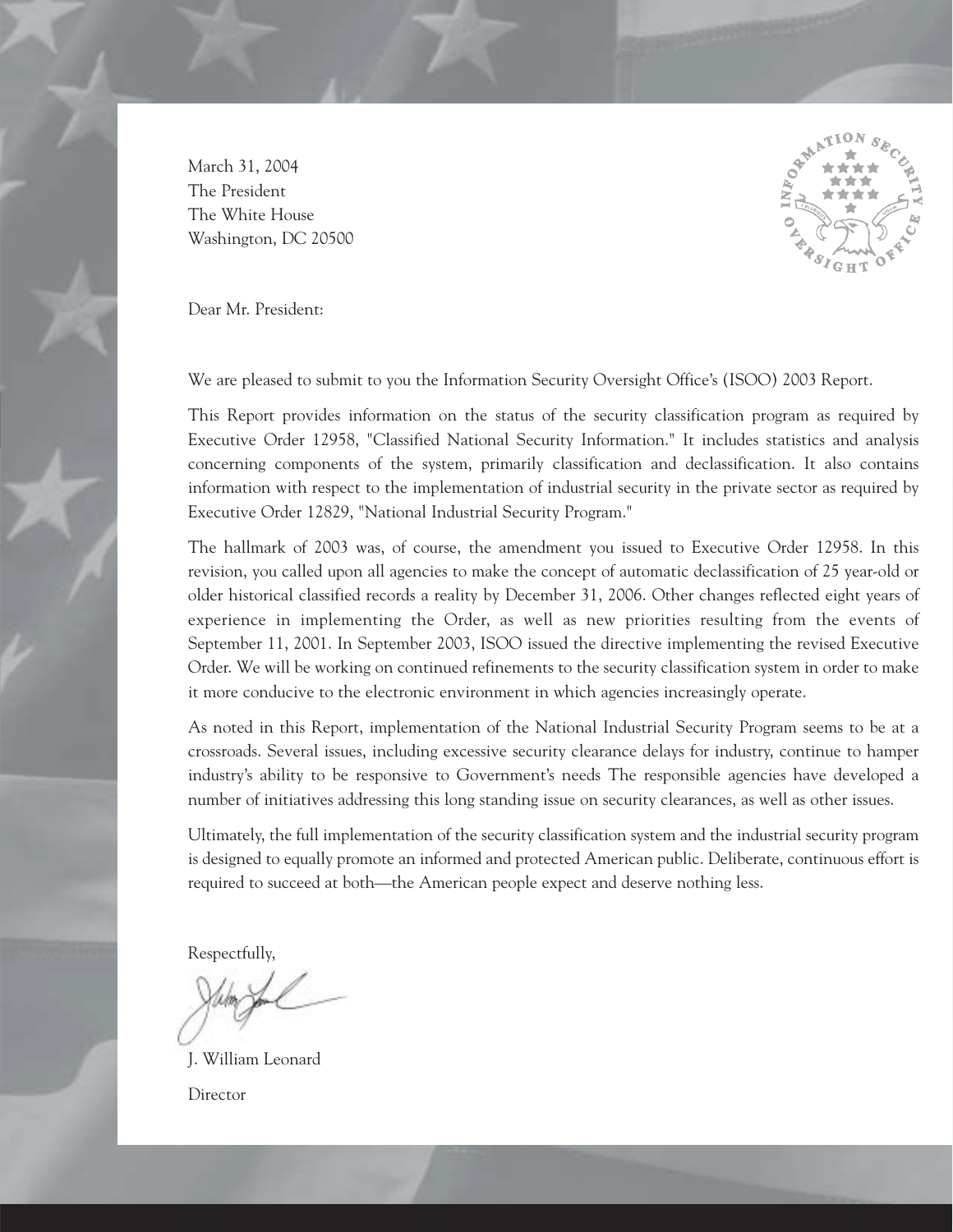# **INFORMATION SECURITY OVERSIGHT**

# AUTHORITY

Executive Order 12958, as amended, "Classified National Security Information," and Executive Order 12829, as amended, "National Industrial Security Program." The Information Security Oversight Office (ISOO) is a component of the National Archives and Records Administration and receives its policy and program guidance from the National Security Council (NSC).

# MISSION

ISOO oversees the security classification programs in both Government and industry and reports to the President annually on their status.

# FUNCTIONS

- ★ Develops implementing directives and instructions.
- ★ Maintains liaison with agency counterparts and conducts on-site inspections and special document reviews to monitor agency compliance.
- ★ Develops and disseminates security education materials for Government and industry; monitors security education and training programs.
- $\star$  Receives and takes action on complaints, appeals, and suggestions.
- ★ Collects and analyzes relevant statistical data and, along with other information, reports them annually to the President.
- ★ Serves as spokesperson to Congress, the media, special interest groups, professional organizations, and the public.
- ★ Conducts special studies on identified or potential problem areas and develops remedial approaches for program improvement.
- ★ Recommends policy changes to the President through the NSC.
- ★ Provides program and administrative support for the Interagency Security Classification Appeals Panel (ISCAP).

# GOALS

- ★ Promote and enhance the system that protects the national security information that safeguards the American Government and its people.
- ★ Provide for an informed American public by ensuring that the minimum information necessary to the interest of national security is classified and that information is declassified as soon as it no longer requires protection.
- $\star$  Promote and enhance concepts that facilitate the sharing of information in the fulfillment of mission-critical functions related to national security.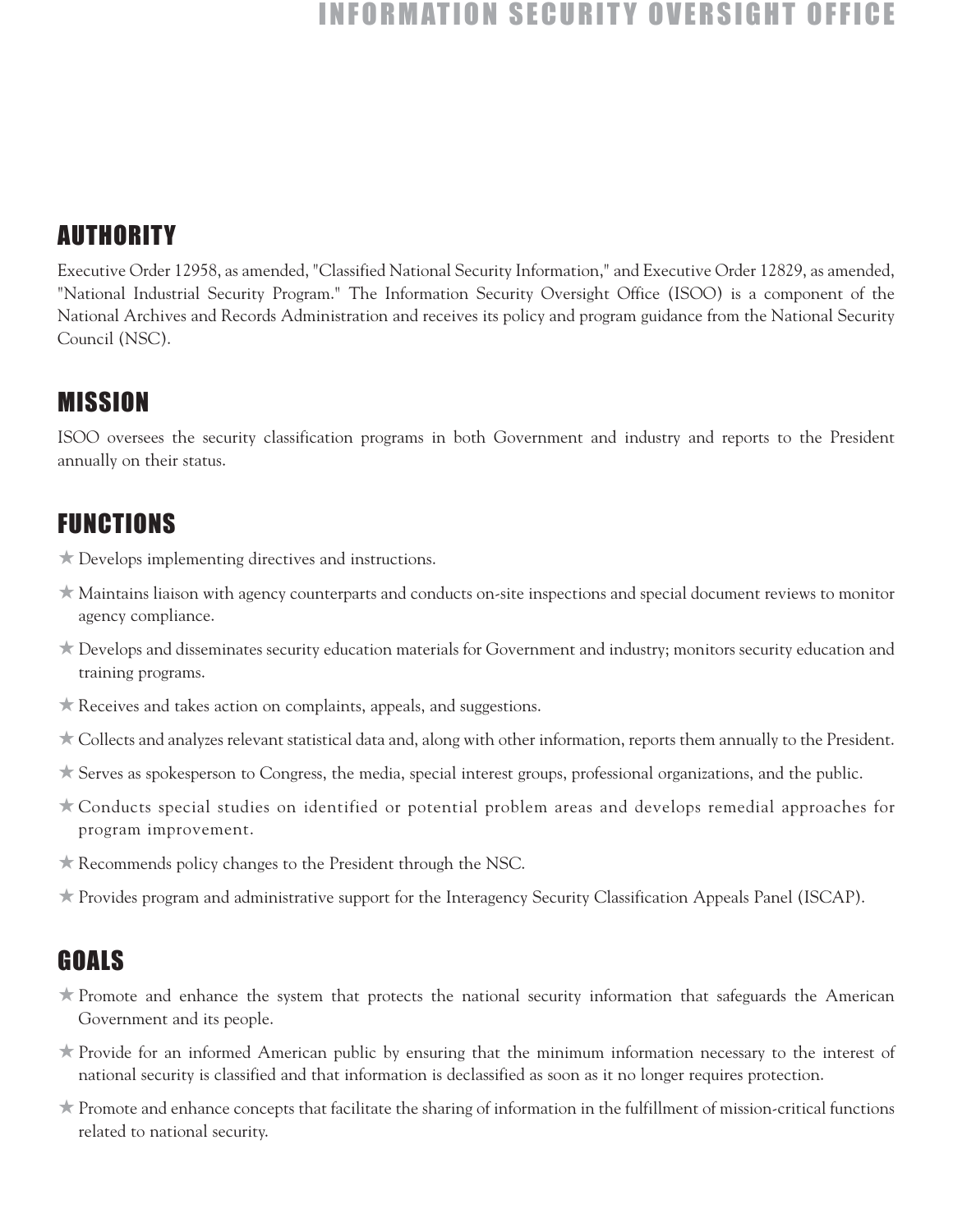

# TABLE OF CONTENTS

| ISOO Classified National Security Information Directive No. 1 Back Pocket |
|---------------------------------------------------------------------------|

Note: The Report on Cost Estimates for Security Classification Activities will be reported separately.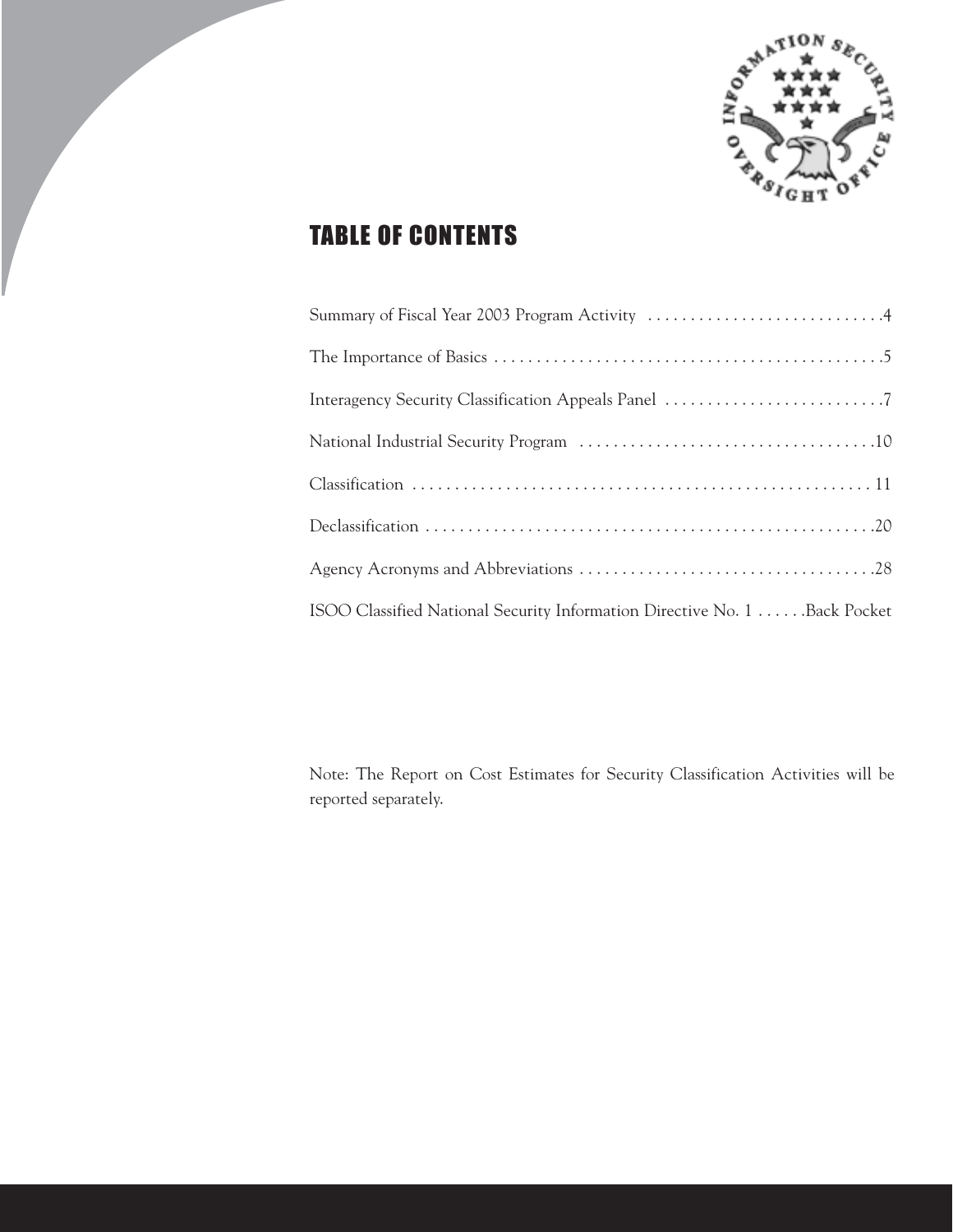

# SUMMARY OF FY 2003 PROGRAM ACTIVITY

The following Report to the President is the eighth report under E.O. 12958, which went into effect in October 1995, and was amended on March 25, 2003. The following data highlight ISOO's findings.



#### **Classification**

- $\star$  Executive branch agencies reported 3,978 original classification authorities.
- ★ Agencies reported 234,052 original classification decisions.
- ★ Executive branch agencies reported 13,993,968 derivative classification decisions.
- ★ Agencies reported 14,228,020 combined classification decisions.

#### **Declassification**

- ★ Under Automatic and Systematic Review Declassification programs, agencies declassified 43,093,233 pages of historically valuable records.
- ★ Agencies received 5,354 new mandatory review requests.
- ★ Under mandatory review, agencies declassified in full 218,764 pages; declassified in part 80,520 pages; and retained classification in full on 10,889 pages.
- ★ Agencies received 43 new mandatory review appeals.
- $\star$  On appeal, agencies declassified in whole or in part 1,465 additional pages.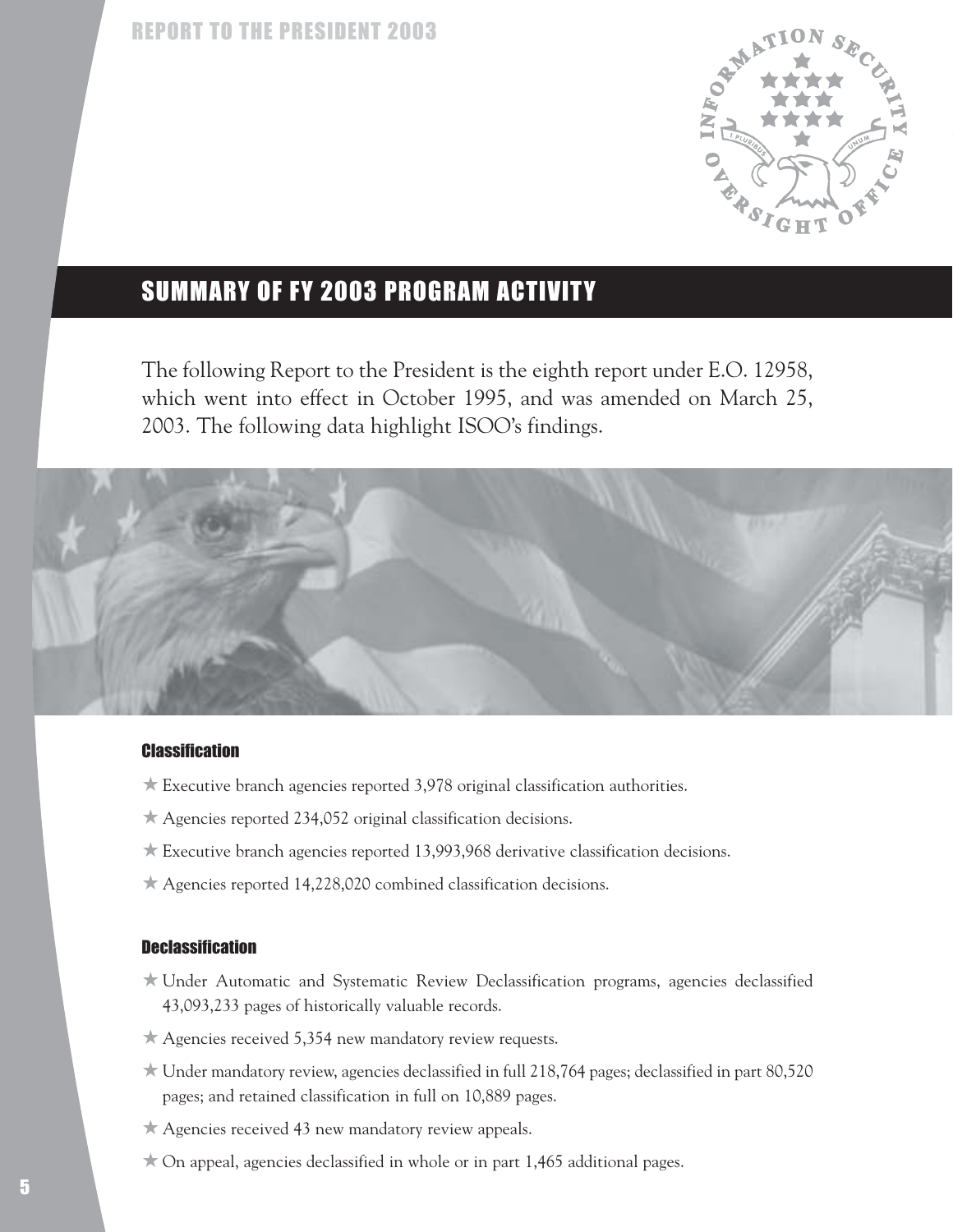# THE IMPORTANCE OF BASICS

Fiscal year 2003 saw significant activity with respect to the framework employed to classify national security information. Yet, even with the signing on March 25, 2003, of Executive Order 13292, further amending Executive Order 12958 on classified national security information, what is most notable about the new amendment is what did not change with respect to the fundamentals that make the security classification system work.

To bring to bear the capabilities of the classification system for national security information, the information's originator need simply affix certain classification markings. However, it is not the security markings on the media that protect truly sensitive information from unauthorized disclosure; rather, it is the people who deal with the information, their knowledge and understanding of the program, and their belief in the integrity of the system represented by the markings. This knowledge, understanding, and confidence cannot be taken for granted.

The security classification system is no different than other systems in that it requires continuous attention and upkeep. Left alone, the system will likely corrode and lose its overall effectiveness, placing in jeopardy all information cloaked in its protective measures. This, of course, has more than theoretical consequences in time of war; especially with respect to the resulting damage to the common defense should such information be subject to unauthorized disclosure. Yet, if we are not attentive, the demands of war can distract us from doing what is necessary today to ensure the continued efficacy of the security classification system. The security classification system is not self-directing—it works only when leadership demonstrates personal commitment and directs senior management to make it work.

Executive Order 12958, as amended, is replete with measures to ensure the classification system's continued effectiveness. Agencies must appoint senior officials to oversee the agency's program, promulgate internal regulations, establish and maintain security education and training programs as well as an ongoing selfinspection program, and commit the resources necessary to ensure effective implementation of the program, among other requirements. Many agencies are excelling at fulfilling these requirements. According to agency reviews as well as agency submissions in preparation of this report, others are not. In the final analysis, this is a fundamental issue for agency heads and their leadership teams.

Many senior officials will candidly acknowledge that the government classifies too much information, although oftentimes the observation is made with respect to the activities of agencies other than their own. The potential issue of excessive classification is supported, in part, by agency input indicating that overall classification activity is up over the past several years. Yet, some individual agencies are not certain. They have no real idea how much of the information they generate is classified; whether the overall quantity is increasing or decreasing; what the explanations are for such changes; which elements within their organizations are most responsible for the changes; and, most important, whether the changes are appropriate, i.e., whether too much or too little information is being classified and whether it is for too long or too short a period of time. The absence of such rudimentary baseline information makes it difficult for agencies to ascertain the effectiveness of their classification efforts.

Similarly, one of the principal procedures for maintaining the effectiveness of the classification system is to remove from the safeguarding system information that no longer requires protection in the interest of national security. In addition to processes such as automatic and systematic declassification, as well as mandatory declassification reviews, the Executive order clearly states that "information shall be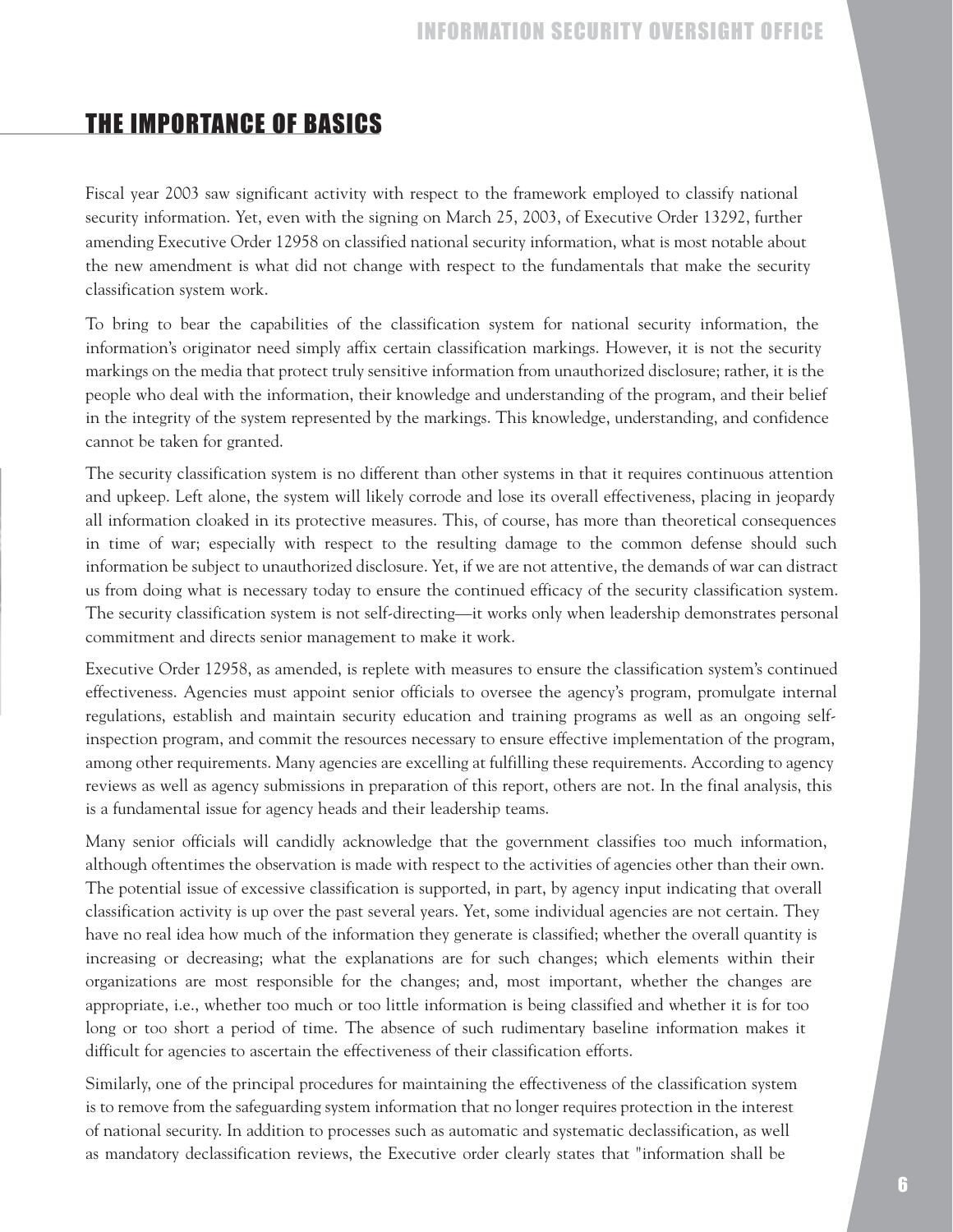declassified as soon as it no longer meets the standards for classification" (Section 3.1). Elsewhere, the Order specifically prohibits the use of classification "to prevent or delay the release of information that does not require protection in the interest of the national security" (Section 1.7 (a) (4)). Nonetheless, as noted in this report, declassification activity has been down for the past several years.

In some quarters, when it comes to classification in times of national security challenges, when available resources are distracted elsewhere, the approach toward classification can be to "err on the side of caution" by classifying and delaying declassification "when in doubt" and by "asking questions later." Yet, the classification system is too important, and the consequences resulting from improper implementation too severe, to allow "error" to be a part of any implementation strategy. Error from either perspective, both too little and too much classification, is not an option. Too much classification unnecessarily impedes effective information sharing. Too little classification subjects our nation to potential harm.

Proactive oversight by an agency of its security classification program is not a luxury. Similarly, declassification cannot be regarded as a "fair weather project," something we tend to when resources are plentiful but that quickly falls off the priority list when times get tough, especially in times of national security challenges. Allowing information that will not cause damage to national security to remain in the classification system, or to enter the system in the first instance, places all classified information at needless increased risk.

In response to this concern, ISOO has asked all agency heads to closely examine efforts to implement and maintain the security classification system at their agencies. Each has been asked to give special emphasis to reviewing how they provide their personnel who deal with classified information with the knowledge and understanding required to make the program work, and what positive steps they can take to ensure the continued integrity of the system. This effort includes ensuring that information that requires protection is properly identified and safeguarded and, equally important, that information not eligible for inclusion in the classification system remains unclassified or is promptly declassified. Further, in the interests of information sharing, agencies with original classification authority need to recognize the inherent discretion they have in making such a decision; just because information can be classified does not mean that it should be classified. Finally, the classification framework itself, in the overall context of information sharing and protection at all levels, can benefit from a fresh assessment of how it can be enhanced to better meet the needs of the electronic environment in which the Government increasingly operates. During the coming year, ISOO will be working closely with agencies to ensure that these and other steps are being taken to ensure the classification system's continued effectiveness.

In addition, for the next several years, future editions of this report will emphasize agency progress in fulfilling the direction set forth in the Order to achieve complete implementation of automatic declassification by December 31, 2006. It is essential that agencies recapture the momentum of prior years in their declassification efforts. Special emphasis will be placed on interagency process improvements, especially in the areas of joint training, increased empowerment of reviewers, and increased delegation of authority between agencies.

Our security classification framework recognizes that our democratic principles require that the American people be informed of the activities of their Government and that our nation's progress depends upon the free flow of information. Nevertheless, it also recognizes that throughout our history, the national defense has required that certain information be maintained in confidence in order to protect our citizens, our democratic institutions, our homeland security, and our interactions with foreign nations. This is not an either/or challenge. Deliberate, continuous effort is required to succeed at both—the American people expect and deserve nothing less.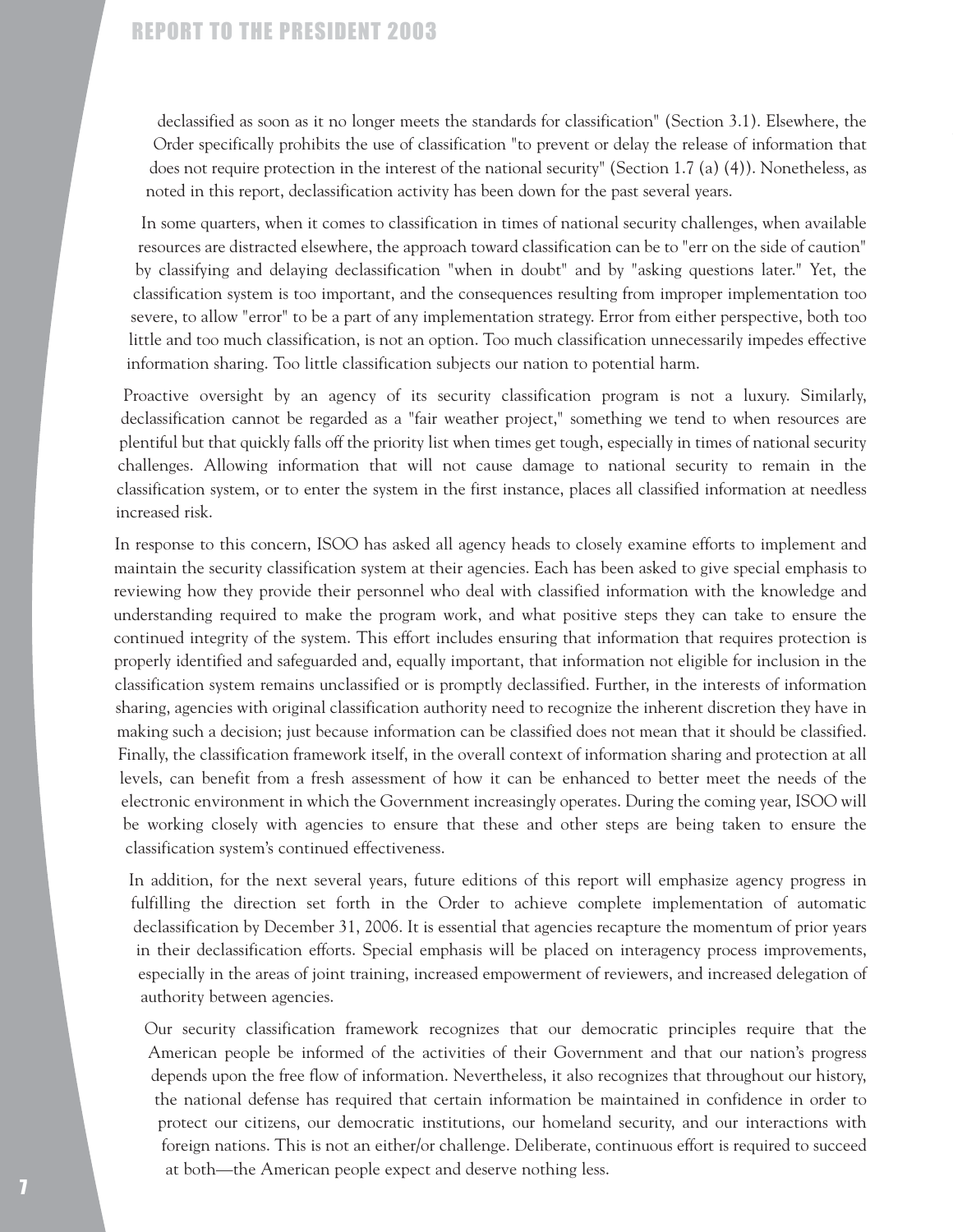# INTERAGENCY SECURITY CLASSIFICATION APPEALS PANEL

### **AUTHORITY**

Section 5.3 of Executive Order 12958, as amended, "Classified National Security Information."

### FUNCTIONS

- (1) To decide on appeals by authorized persons who have filed classification challenges under Section 1.8 of E.O. 12958, as amended.
- (2) To approve, deny, or amend agency exemptions from automatic declassification as provided in Section 3.3 of E.O. 12958, as amended.
- (3) To decide on appeals by persons or entities who have filed requests for mandatory declassification review under Section 3.5 of E.O. 12958, as amended.

### MEMBERS\*

**William H. Leary**, *Chair* National Security Council

**James A. Baker** Department of Justice

**Edmund Cohen** Central Intelligence Agency

**Margaret P. Grafeld** Department of State

**Carol A. Haave** Department of Defense

**Michael J. Kurtz** National Archives and Records Administration

### EXECUTIVE SECRETARY

**J. William Leonard**, *Director*  Information Security Oversight Office

### SUPPORT STAFF

Information Security Oversight Office

\*The individuals named in this section were those in such positions as of the end of FY 2003.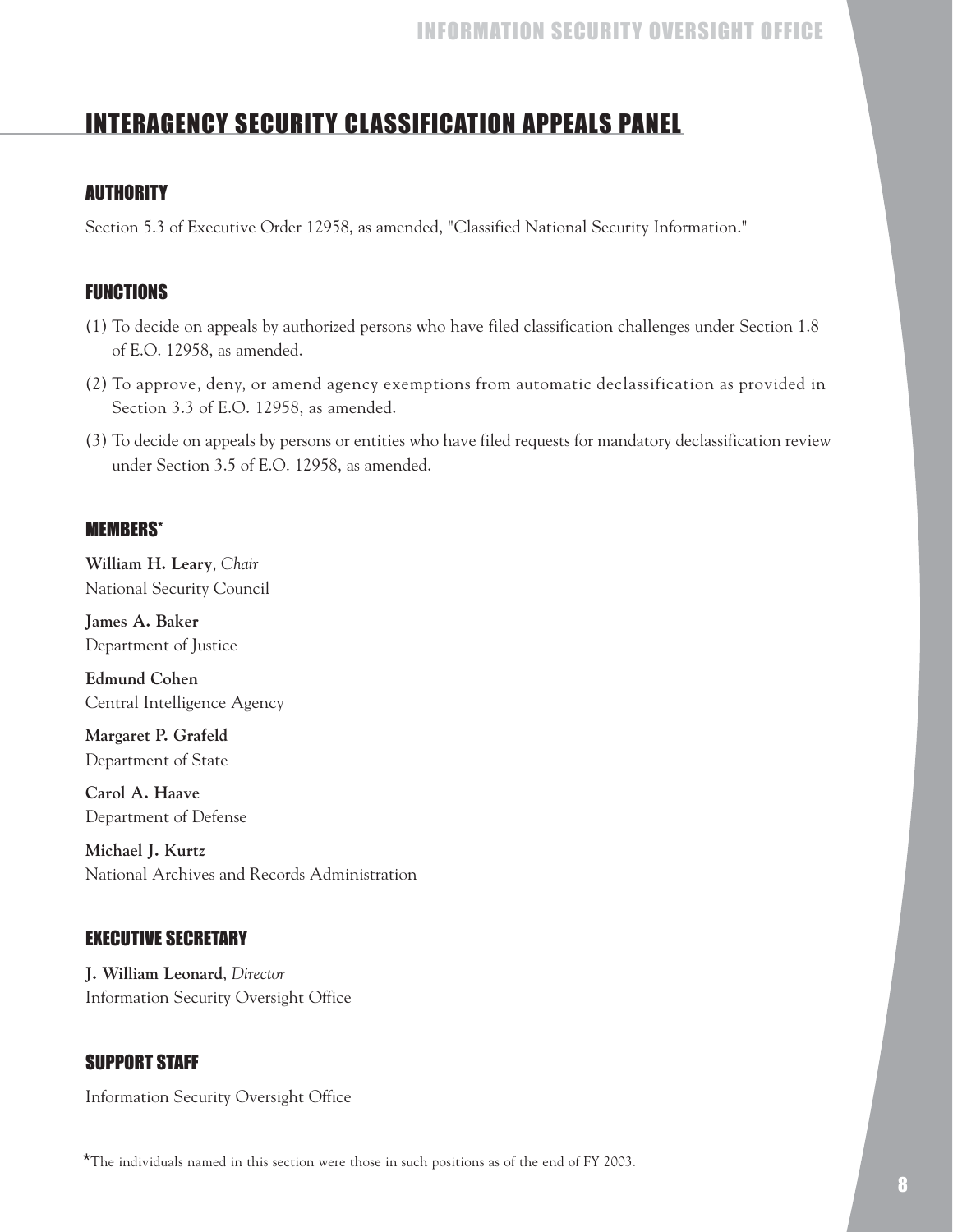### SUMMARY OF ACTIVITY

The Interagency Security Classification Appeals Panel (ISCAP) was created under E.O. 12958 to perform the critical functions noted above. The ISCAP, comprised of senior level representatives appointed by the Secretaries of State and Defense, the Attorney General, the Director of Central Intelligence (DCI), the Archivist of the United States, and the Assistant to the President for National Security Affairs, began meeting in May 1996. The President selects its Chair, the Director of the Information Security Oversight Office (ISOO) serves as its Executive Secretary, and ISOO provides its staff support.

To date, the majority of the ISCAP's efforts have focused on mandatory declassification review appeals. During fiscal year 2003, the ISCAP decided upon 106 documents that remained fully or partially classified upon the completion of agency processing.

It declassified the entirety of the remaining classified information in 3 documents (3 percent), and declassified some portions while affirming the classification of other portions in 80 of the documents (75 percent). The ISCAP fully affirmed the agency decisions in their entirety for 23 documents (22 percent).



#### ISCAP DECISIONS

From May 1996 through September 2003, the ISCAP has decided upon a total of 407 documents. Of these, the ISCAP declassified information in 76.5 percent of the documents. Specifically, it has declassified the entirety of the remaining classified information in 105 documents (26 percent), and has declassified some portions while affirming the classification of other portions in 206 documents (50.5 percent).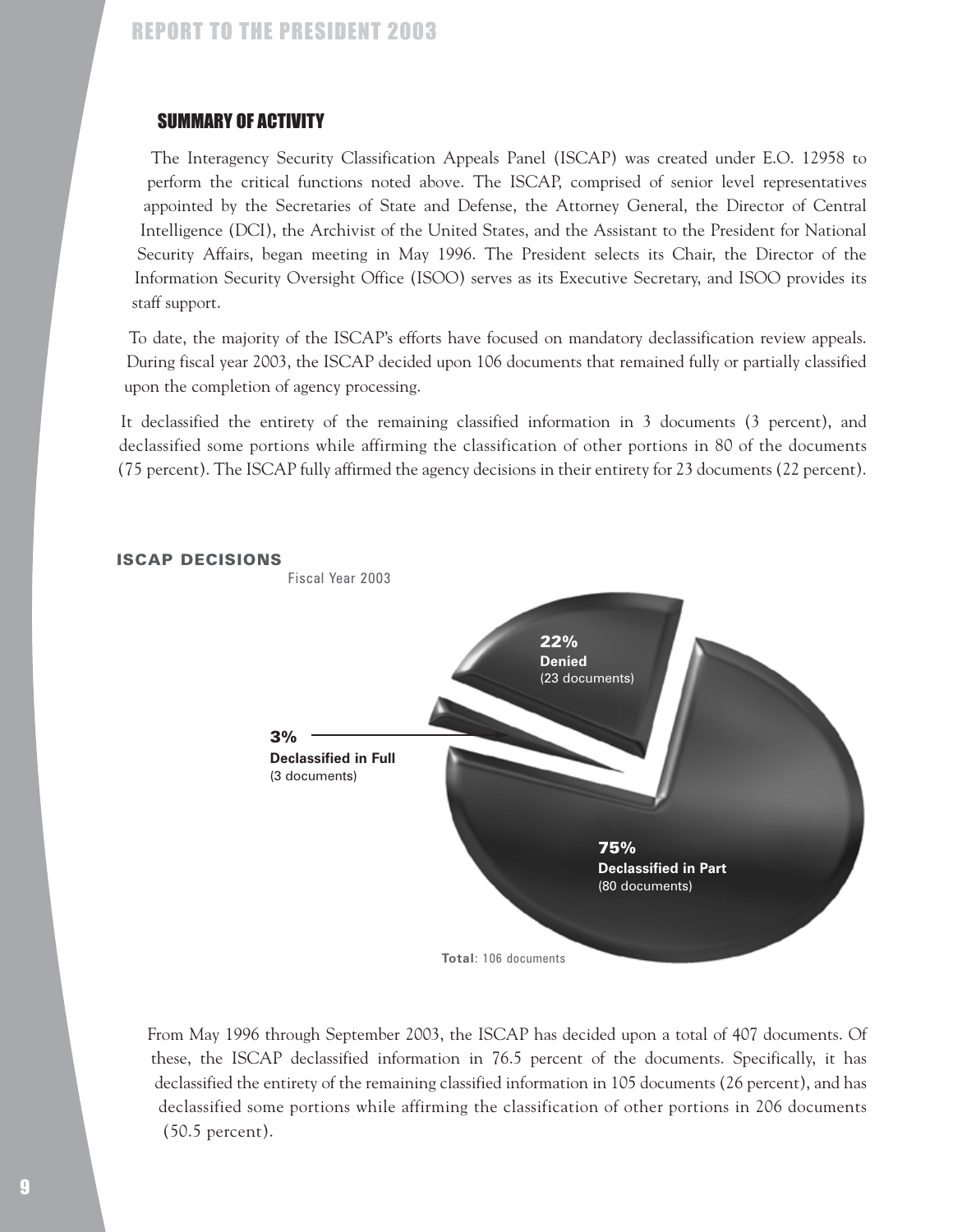#### ISCAP DECISIONS

May 1996 – September 2003



The ISCAP has fully affirmed agency classification decisions in 96 documents (23.5 percent). Documents declassified by the ISCAP may be requested from the entity that has custody of them, usually a presidential library. For assistance in identifying and requesting copies of such documents, or for any other questions regarding the ISCAP, please contact the ISCAP staff at ISOO.

During fiscal year 2003, the ISCAP also approved declassification guides submitted by the Department of the Navy and the Joint Chiefs of Staff in accordance with Section 3.3(b) of E.O. 12958, as amended, and the applicable provision of its government-wide implementing directive  $(32 \text{ C.F.R. Part } 2001.32(c))$ . When approved by the ISCAP, such guides authorize the exemption of information determined by an agency head to fall within an exemption category listed in Section 3.3(b) of the amended Order. Essentially, the guides permit certain information to be classified for more than 25 years. In order to gain ISCAP approval, guides must provide a comprehensive description of the information proposed for exemption, a distinct relationship to a specific exemption, a justification or explanation of the need for exemption, and a fixed date or event for future declassification.

**If you have any questions concerning the ISCAP, please contact the ISCAP staff :**

202.219.5250 202.219.5385

iscap@nara.gov www.archives.gov/isoo/oversight\_groups/iscap.html

#### **Amendment to E.O. 12958 regarding the Director of Central Intelligence (DCI)**

With the amendment of E.O. 12958 in fiscal year 2003, the DCI has the ability to block ISCAP declassification of certain information owned or controlled by the DCI, requiring that the DCI's determination be appealed to the President (see Section 5.3(f) of the amended Order). ISOO will report annually on the use of this provision.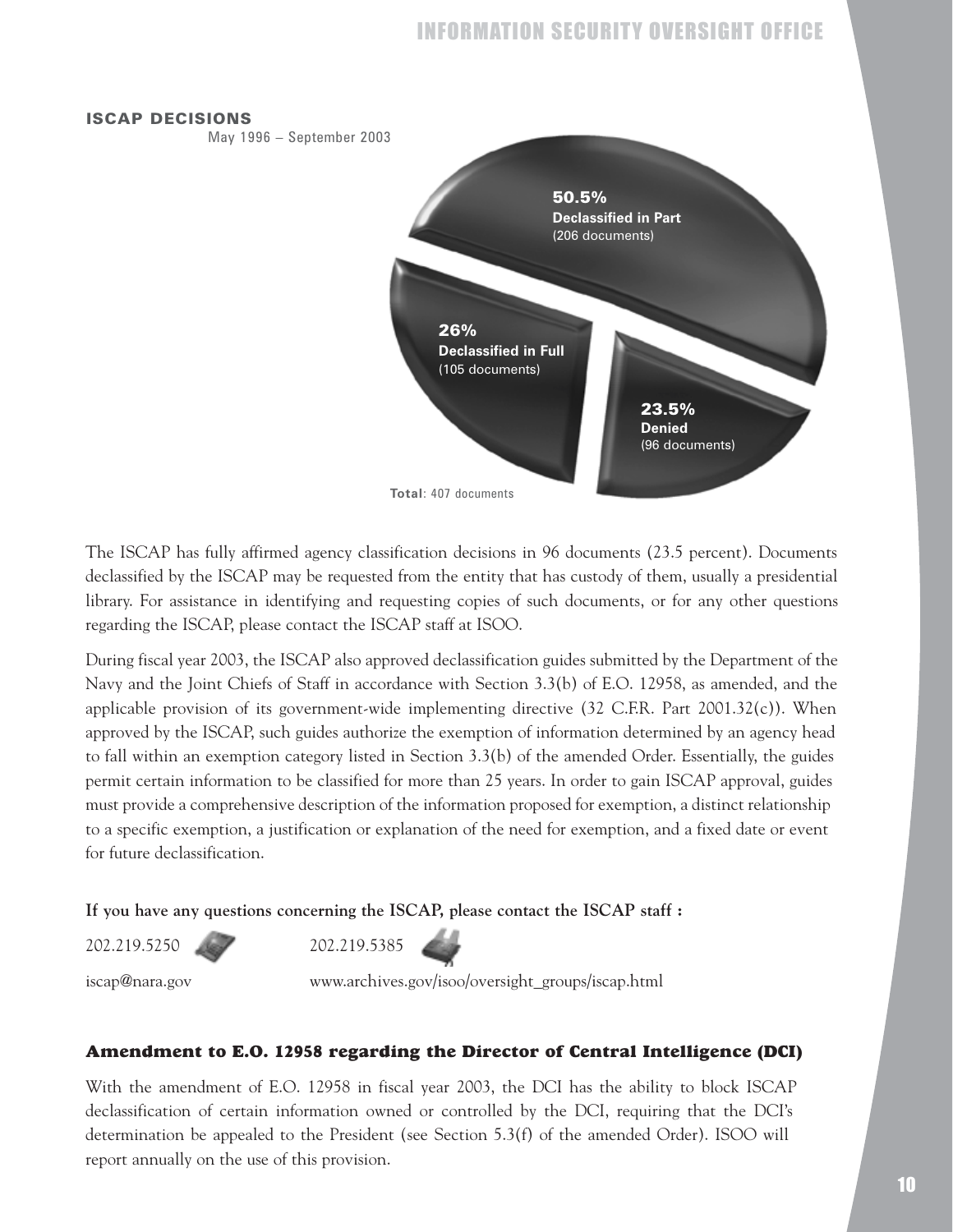# NATIONAL INDUSTRIAL SECURITY PROGRAM

Through Executive Order 12829, the President formally established the National Industrial Security Program (NISP) on January 6, 1993. The Order calls for a single, integrated, cohesive system for safeguarding classified information held by industry. Consistent with this goal, the four major tenets of the NISP are as follows:

- ★ Achieve uniformity in security procedures.
- $\star$  Implement the reciprocity principle in security procedures, particularly with regard to facility and personnel clearances.
- ★ Eliminate duplicative or unnecessary requirements.
- ★ Achieve reductions in security costs.

During the early years of the NISP, a substantial amount of positive change was accomplished in a relatively short period. This early success was a direct result of the shared commitment and interest exhibited by top officials within the agencies along with cooperation from key representatives in industry. Recently, however, there is a growing sentiment that the transition to a fully functional NISP is in need of renewed attention by senior management in both Government and industry. Symptomatic of these concerns is mounting frustration over the inability to eliminate the backlog of personnel security clearances, reach true reciprocity in regard to personnel and facility clearances, and accredit industry's automated information systems in a timely manner, despite repeated efforts.

Consistent with ISOO's responsibilities under Section 102(b) of the Order, ISOO began its third survey of the NISP in the summer of 2002. The survey report was finalized in the summer of 2003 and a copy of the report can be accessed at http://www.archives.gov/isoo.

Despite a general acknowledgment that the initial momentum of the NISP has tapered off, there remains a genuine consensus, particularly at the grass roots level, that a revitalized NISP is essential. Although there has been some disagreement as to how the NISP can be revitalized and, in particular, whether ISOO should increase its role within the NISP, the Order outlines several areas where ISOO believes it must increase its role in the implementation and monitoring of the program. These areas will be the focus of our NISP-related activities in the future and will be detailed in future reports.

#### National Industrial Security Program Policy Advisory Committee

E.O. 12829 established the National Industrial Security Program Policy Advisory Committee (NISPPAC). The Committee, with representation from government and industry, advises the Chairman (ISOO Director) on all matters concerning the NISP. During fiscal year 2003, the NISPPAC met only once. Its 21st meeting was held on April 23, 2003. Of particular note, the Committee voted to add the Department of Homeland Security as a permanent voting member of the NISPPAC. Given the increased role of the Office of Personnel Management (OPM) in personnel security investigations, the Committee also requested that OPM attend future NISPPAC meetings. However, regardless of these changes, slow movement in response to a number of other initiatives caused the Chair to delay the next NISPPAC meeting until fiscal year 2004.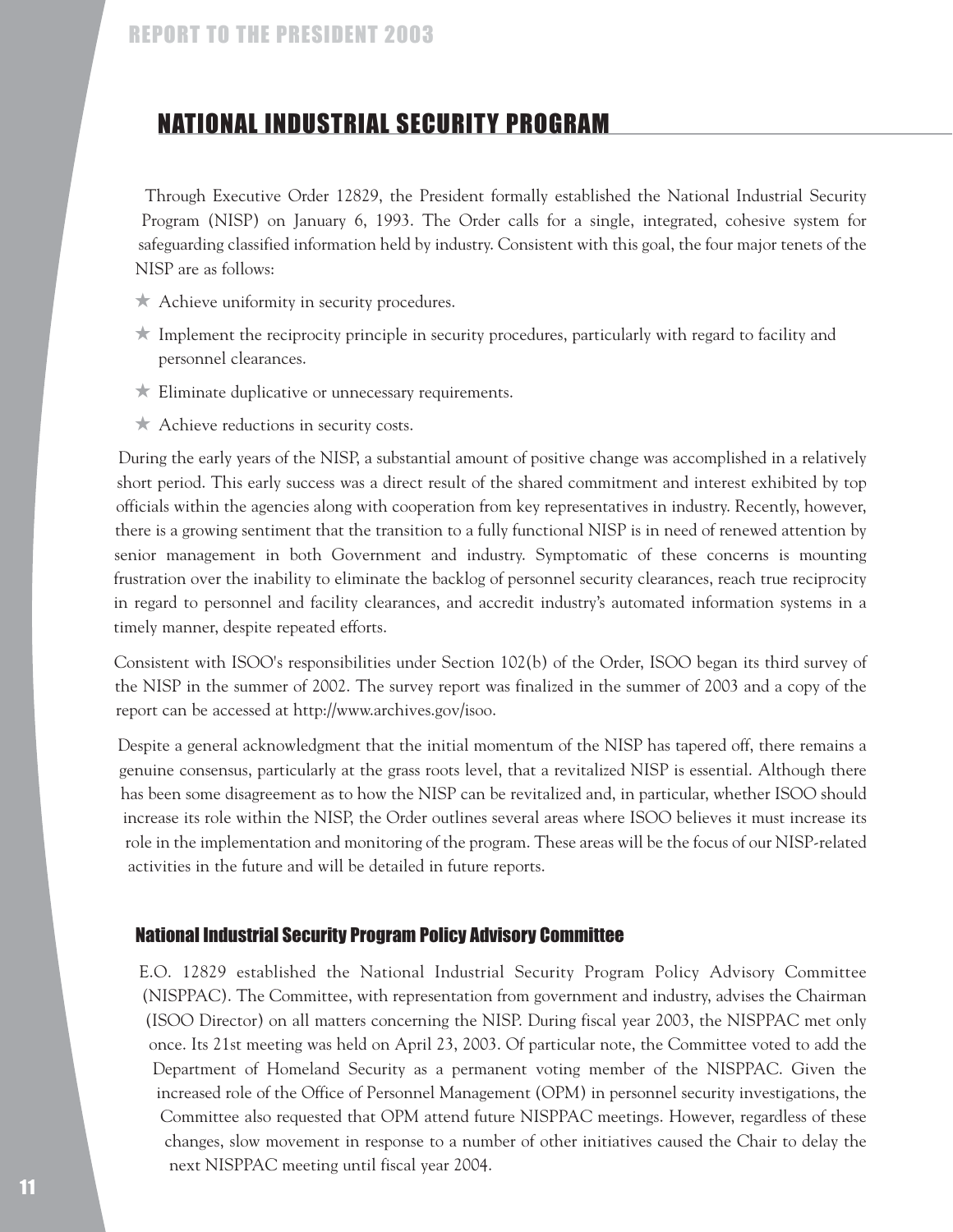# **CLASSIFICATION**

### ORIGINAL CLASSIFIERS

Original classification authorities (OCAs), also called original classifiers, are those individuals designated in writing, either by the President or by selected agency heads, to classify information in the first instance. Under Executive Order 12958, as amended, only original classifiers determine what information, if disclosed without authority, could reasonably be expected to cause damage to the national security. Original classifiers must also be able to identify or describe the damage.

For fiscal year 2003, the number of original classifiers throughout the executive branch decreased to 3,978—or approximately 1 percent from the previous year.\* Executive branch agencies with significant decreases in OCAs include the Department of the Treasury (Treasury), the Department of Defense (DOD), the National Aeronautics and Space Administration (NASA), the Office of Science and Technology Policy (OSTP), the Overseas Private Investment Corporation (OPIC), and the Office of the United States Trade Representative (USTR). Additionally, the Department of Justice (Justice) experienced a slight decrease in the number of OCAs. ISOO believes that careful scrutiny and re-issuance of delegations of original classification authority continues to be the largest contributing factor for keeping OCAs to a minimum. In addition, the use of classification guidance has reduced the need for OCAs for operational needs. Nevertheless, some larger agencies that had comparable classification activity, but many more OCAs, could apparently reduce the number of OCAs without negatively affecting operations through the development and increased use of classification guidance. In fiscal year 2003 there was a 1 percent increase in original classifiers at the Top Secret and Secret levels, and a 32 percent decline at the Confidential level. The number of OCAs in DOD at the Top Secret and Secret levels continues to drop significantly. Evidently the continuing self-review of DOD OCA allocations continues to produce positive results. Six agencies, the Central Intelligence Agency (CIA), the Department of State (State), the Department of Commerce (Commerce), the Department of Energy (DOE), and the National Security Council (NSC) experienced slight increases in the number of OCAs. Although ISOO anticipated an increase in the number of OCAs reported by the agencies in fiscal year 2003 as a result of the continuing War on Terrorism, these figures do not reflect such an increase.

ISOO commends the entire Executive branch for its judicious delegation of Original Classification Authority.

\*PFIAB and OVP did not report data through the SF 311 to ISOO this year. This report, therefore, does not include any data from these two entities.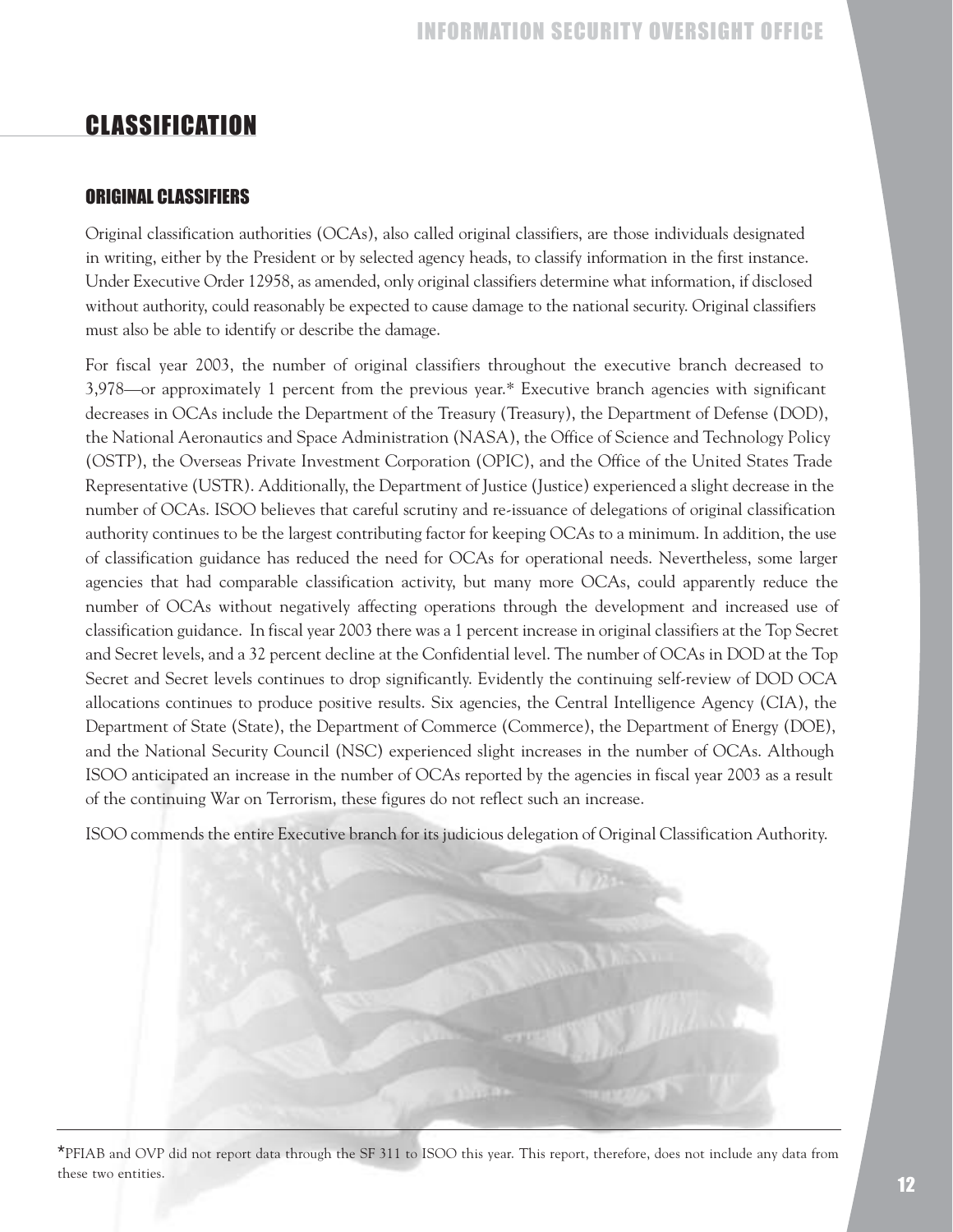#### ORIGINAL CLASSIFIERS

Fiscal Year 2003



#### ORIGINAL CLASSIFICATION

Original classification is an initial determination by an authorized classifier that information requires extraordinary protection, because unauthorized disclosure of the information could reasonably be expected to cause damage to the national security. The process of original classification ordinarily includes both the determination of the need to protect the information and the placement of markings to identify the information as classified. By definition, original classification precedes all other aspects of the security classification system, including derivative classification, safeguarding, and declassification. Therefore, ISOO often refers to the number of original classification decisions as the most important figure that it reports.

For fiscal year 2003, agencies reported a total of 234,052 original classification decisions. This figure represents an increase of 8 percent over the number of original classification decisions reported in fiscal year 2002, most of this increase is attributable to DOD and Justice. This small overall increase is not unusual given the current scope of military and counterterrorism operations. Other agencies with smaller security classification programs reported marked increases in original classification decisions. In particular, these increases occurred at NASA (224 percent), the Department of Health and Human Services (HHS) (150 percent), and USTR (181 percent).

By classification level, Top Secret experienced a dramatic drop of 42 percent, while Secret increased by 25 percent, and Confidential decreased by 7 percent. This shift in original classification is mainly attributed to DOD and Justice. DOD reported a 37 percent decrease at the Top Secret level and a 24 percent increase at the Secret level. Justice experienced a 48 percent decrease at the Top Secret level along with a 43 percent increase at the Secret level. This shift is logical in an era of increased operational tempo with an emphasis on real-world execution of plans and programs as opposed to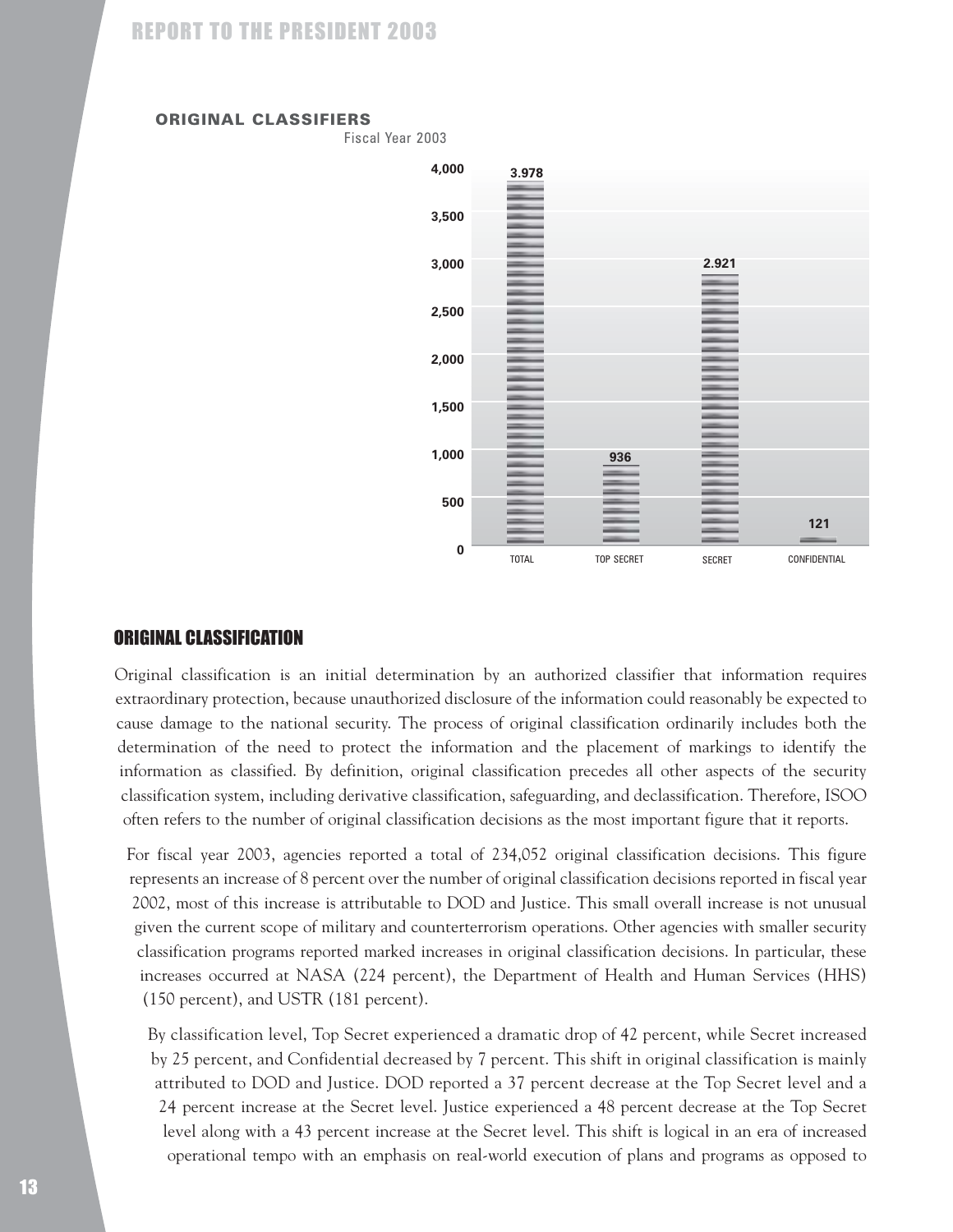contingency planning. In the case of DOD, the continuing operations in Afghanistan combined with the surge of operational activity generated by Operation Iraqi Freedom account for this shift to the Secret level, while at Justice the numbers are driven by a swell in counterterrorism activities. The recent emphasis on information sharing may have also helped the move toward the Secret level. As OCAs become more focused on enabling the dissemination of vital information, they will look to classify at lower levels, or even to declassify, whenever possible. This is perhaps one of the most encouraging developments in the security classification system since the issuance of E.O. 12958 in April 1995.



### ORIGINAL CLASSIFICATION ACTIVITY

Fiscal Year 2003

Three agencies—DOD, Justice, and State—continue to account for 99 percent of all original classification decisions. DOD reported a total of 47,238 original classification decisions, a 27 percent increase from the previous year. For the seventh year in a row, Justice reported an increase. For fiscal year 2003 the increase is directly related to the FBI's counterterrorism activities and emphasis on counternarcotics and dangerous drug interdiction. State registered a 13 percent decrease, mainly because of its enhanced accountability and reporting for this type of information.

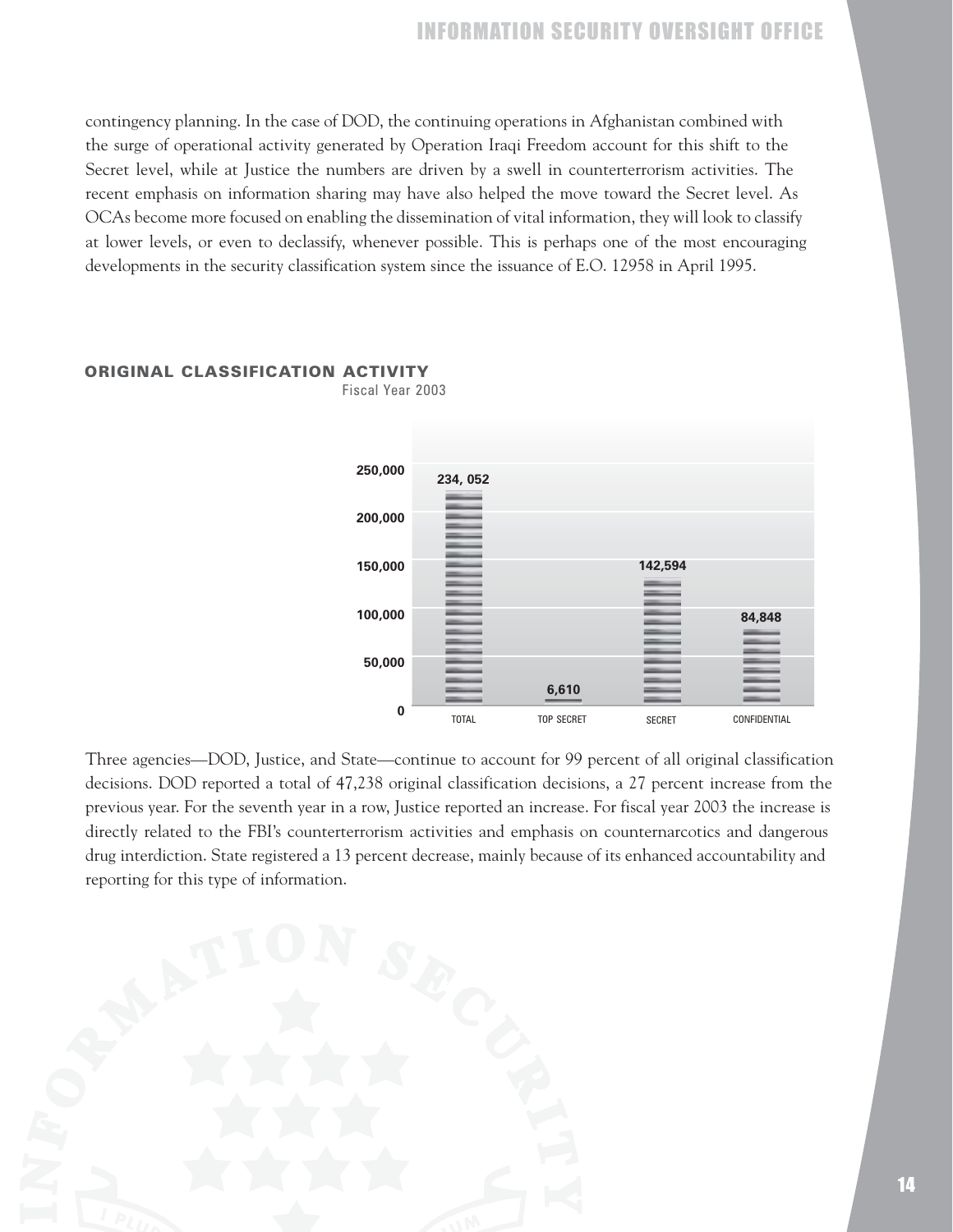

Several agencies with smaller security classification programs reported marked decreases in the number of original classification decisions. In particular, the Department of Transportation (DOT), the Office of National Drug Control Policy (ONDCP), and Commerce experienced decreases of 100, 64, and 14 percent, respectively.

As part of the original classification process, classifiers must determine a timeframe for the protection of the information. This period is commonly called the "duration" of classification. The March 25, 2003, amendment to Executive Order 12958 instituted new marking procedures that became effective on September 22, 2003. For fiscal year 2003, agencies continued to use the markings in place before the amendment was issued, including the X-1 through X-8 exemption categories used to exempt information from 10-year declassification. As of the effective date noted above, these same markings, X1 through X8, can no longer be used to exempt information. Depending on the sensitivity of the information, one of the following four options may be applied:

- 1. A date or event less than 10 years from the date of the decision, or if unable to identify such a date or event; then
- 2. A date 10 years from the date of the decision; or
- 3. A date greater than 10 and less than 25 years from the date of the decision; or
- 4. A date 25 years from the date of the decision.

The indefinite duration marking, "Originating Agency's Determination Required" or "OADR," used under E.O. 12958's predecessor, Executive Order 12356, was eliminated with the issuance of E.O. 12958.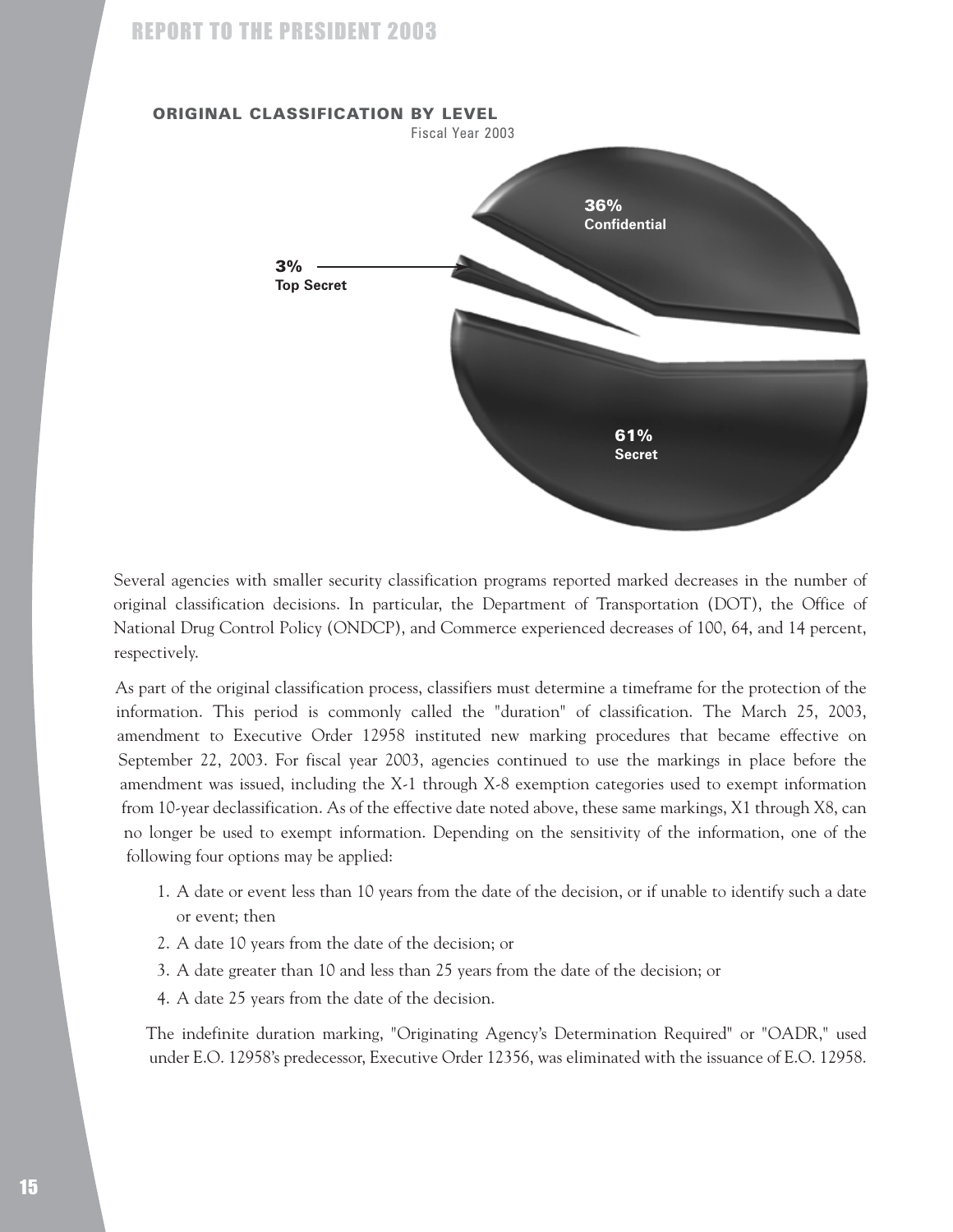

During fiscal year 2003, classifiers chose declassification upon a specific date or event less than 10 years or upon the 10-year date for 122,736 (52 percent) original classification decisions. For the remaining 111,316 (48 percent) original classification decisions, original classifiers elected to apply an exemption from 10-year declassification. The 52 percent noted for the 10-year or less category is 5 percent lower than was reported for this category in 2002. Historically, under this Order, agencies selected 10 years or less 57 percent of the time in 2002; 54 percent in 2001; 59 percent in 2000; 50 percent in 1999; 36 percent in 1998; and 50 percent in both 1997 and 1996.

In the future, the elimination of the use of the X1 through X8 markings will have a significant effect on determining the duration of classification. Instead of "X" codes, classifiers must now identify specific dates or events more than 10 years but not more than 25 years from the date of the decision when classifying information. The Order expects that all OCAs should strive harder to look for a 10-year or less declassification date rather than defaulting to a selection of a date 25 years from the date of the decision. Although this change should have little or no impact on the declassification process, it will certainly affect classifiers' perception of how long classified information should be protected. Education and experience with these markings will help to alleviate classifiers' concerns.

#### **Amendment to E.O. 12958 Regarding Reclassification**

The amended Order and revised directive spell out two cases when reclassification can occur: (1) when the information has been declassified or marked as declassified with proper authority, but not publicly released; and (2) when the information has been declassified with proper authority and released to the public. Agencies must follow specific procedures in either case and use them judiciously. In the latter case, the agency must report such actions to ISOO. ISOO will monitor the use of this provision and report on it annually.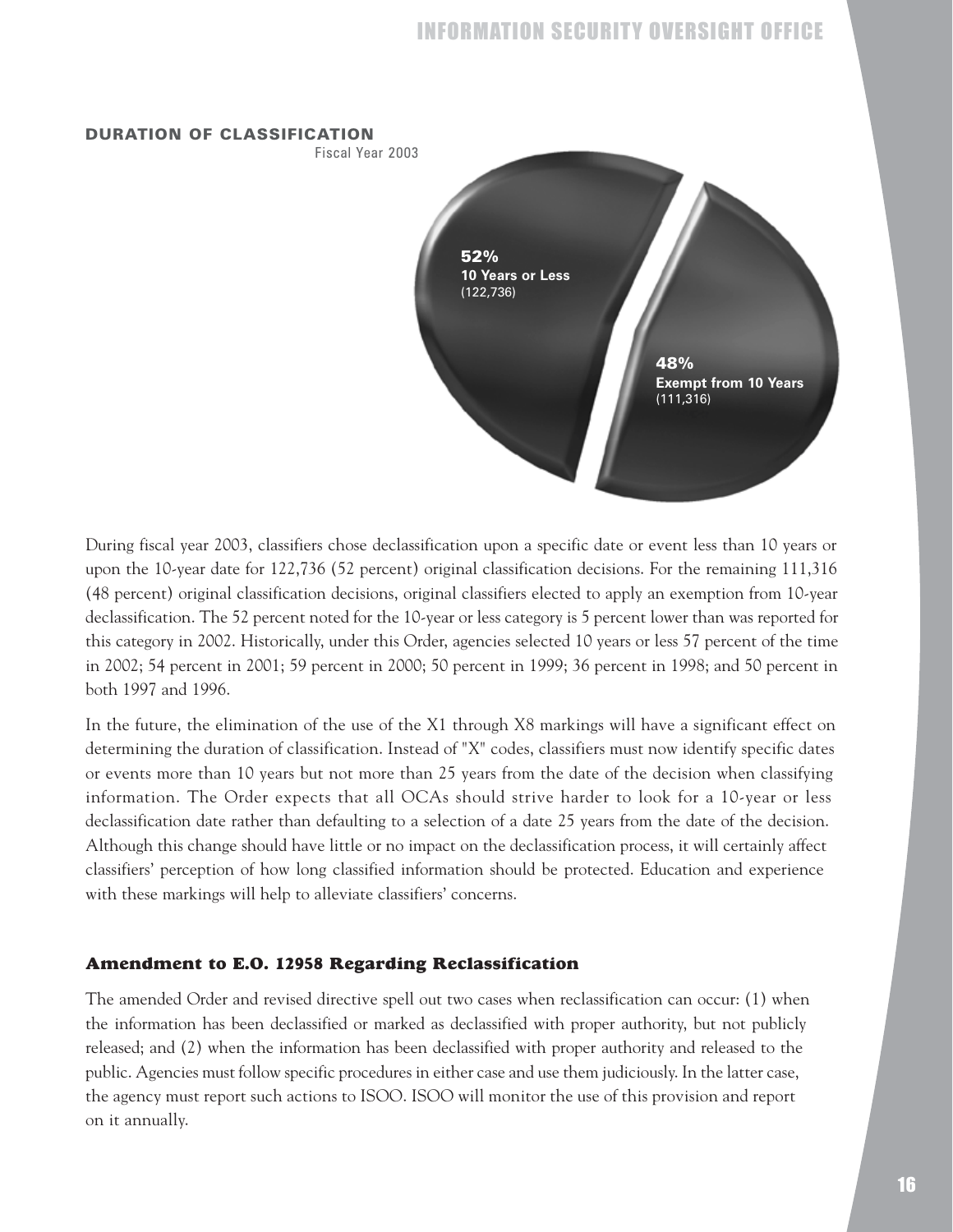### DERIVATIVE CLASSIFICATION

Derivative classification is the act of incorporating, paraphrasing, restating, or generating in new form, classified source information. Information may be classified in two ways: (1) through the use of a source document, usually correspondence or publications generated by an OCA; or (2) through the use of a classification guide.

A classification guide is a set of instructions issued by an OCA. It pertains to a particular subject and describes the elements of information about that subject that must be classified, and the level and duration of classification. Only Executive branch or Government contractor employees with the appropriate security clearance, who are required by their work to restate classified source information, may classify derivatively.

Unlike original classification, which is inherently a discretionary judgment, derivative classification is not. Thus, original classification is a better means to assess trends with respect to an agency's use of classification to protect national security information. Derivative classification activity is more a reflection an agency's productivity, which in the long term provides a reference for future declassification workloads.



#### DERIVATIVE CLASSIFICATION ACTIVITY

As we reported last year, ISOO had trouble validating derivative classification decisions with DOD. Further investigation has clarified an inconsistency in one component, dating back to fiscal year 2000. Evolving business practices within that component were recently fully explained to ISOO, causing us to question the data submissions for fiscal years 2000 through 2002. For this reason, we have extracted that component's derivative decisions for those years. Although this reduced the overall total, it does not alter the upward trend in derivative classification that ISOO has been reporting for several years. We will continue to work with DOD to develop a system whereby we can report meaningful data.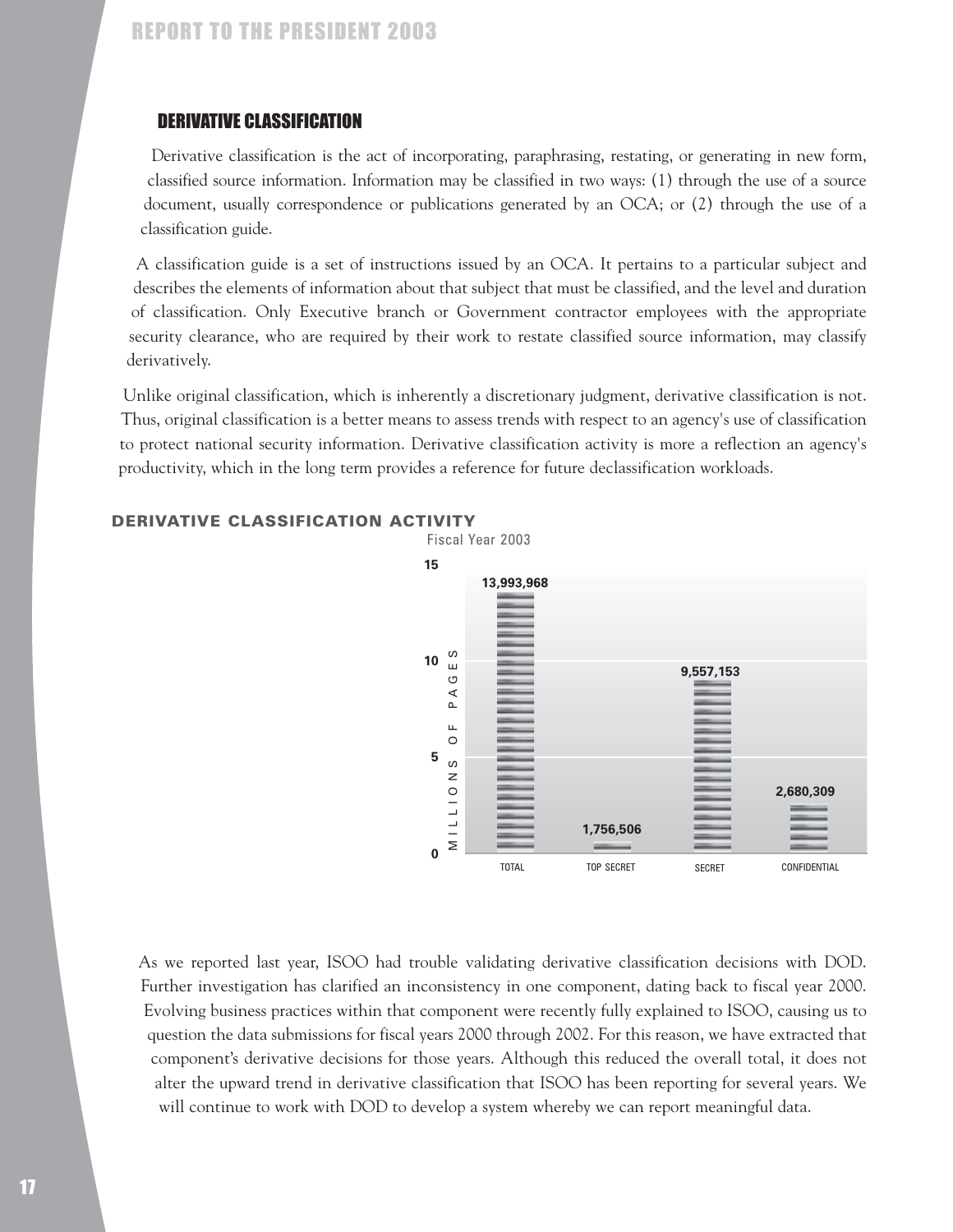

#### DERIVATIVE CLASSIFICATION BY LEVELS

For fiscal year 2003, agencies reported 13,993,968 derivative classification actions. Three major classifying agencies have experienced significant increases in derivative classification. CIA is up 41 percent, the National Reconnaissance Office (NRO) is up 17 percent, and Justice is up 102 percent. For fiscal year 2003, DOD, CIA, NRO, and Justice represented 99 percent of all derivative classification actions reported. CIA derivatively classified more than any other agency; DOD placed second, NRO, third; and Justice a distant fourth. State, the Department of the Interior (Interior), and NSC also reported significant increases. NASA, the Nuclear Regulatory Commission (NRC), DOT, DOE, and Treasury reported significant decreases. ISOO commends these agencies for their efforts to reduce derivative classification activity.

Since the September 2001 terrorist attacks on the U.S homeland, derivative activity has increased by a total of 40 percent. We expect derivative activity to continue at this historically elevated level for the foreseeable future, as the United States faces a long struggle against those who mean to undermine the security of the homeland and our interests around the world. In the face of this mounting volume of classified material, it is particularly important that Executive branch agencies adhere to the requirements defined in E.O. 12958, as amended, and its Implementing Directive—specifically those that govern the marking of classified information and the declassification of information. Commitment to these tenets of the security classification system will help to ensure that the Government does not create another "mountain" or backlog of classified records beyond the immediate purview of the public.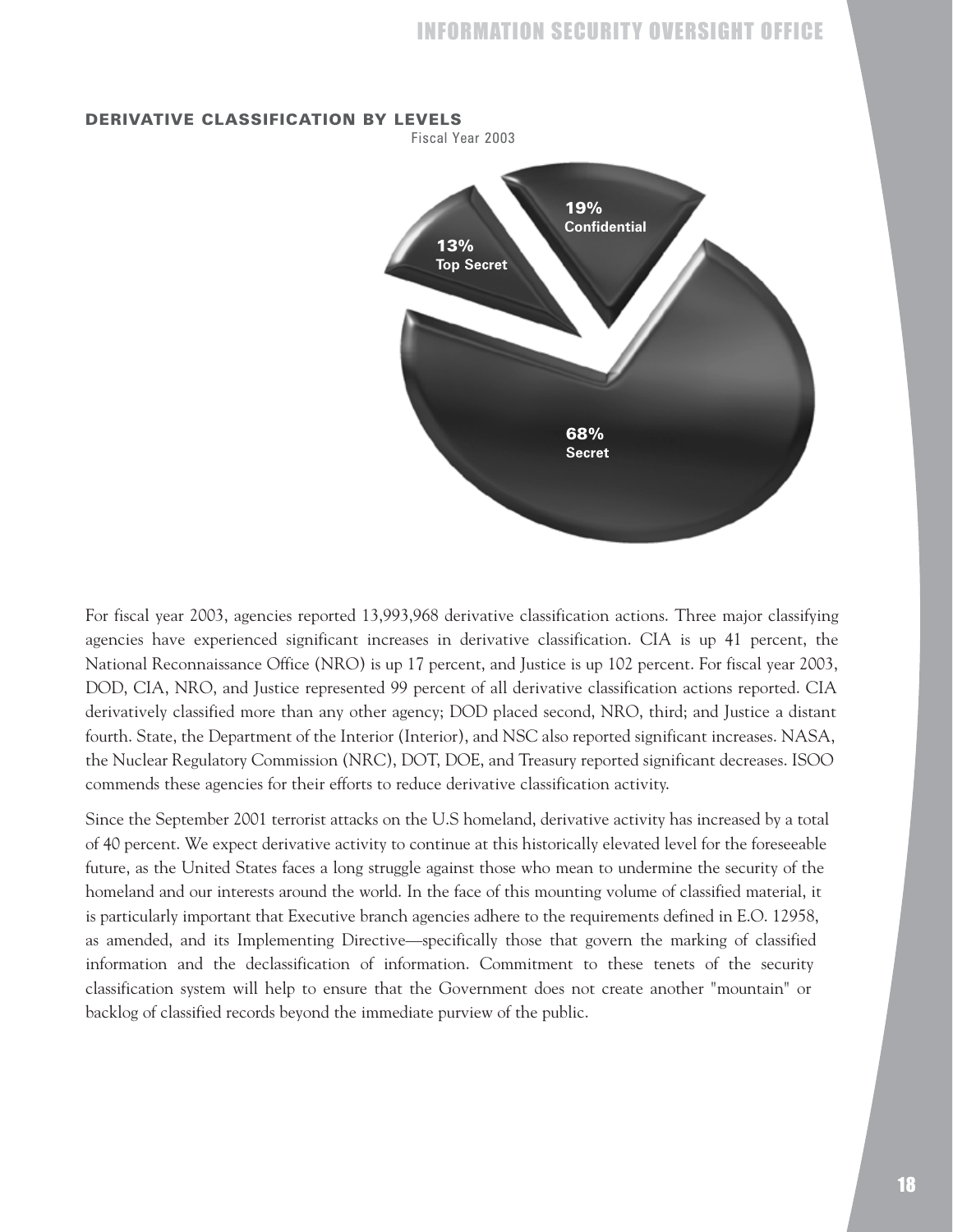### COMBINED CLASSIFICATION

Together, original and derivative classification decisions make up what ISOO calls combined classification activity. In fiscal year 2003, combined classification activity totaled 14,228,020 decisions.

#### COMBINED CLASSIFICATION BY LEVEL

Fiscal Year 2003



#### COMBINED CLASSIFICATION ACTIVITY

Fiscal Year 2003

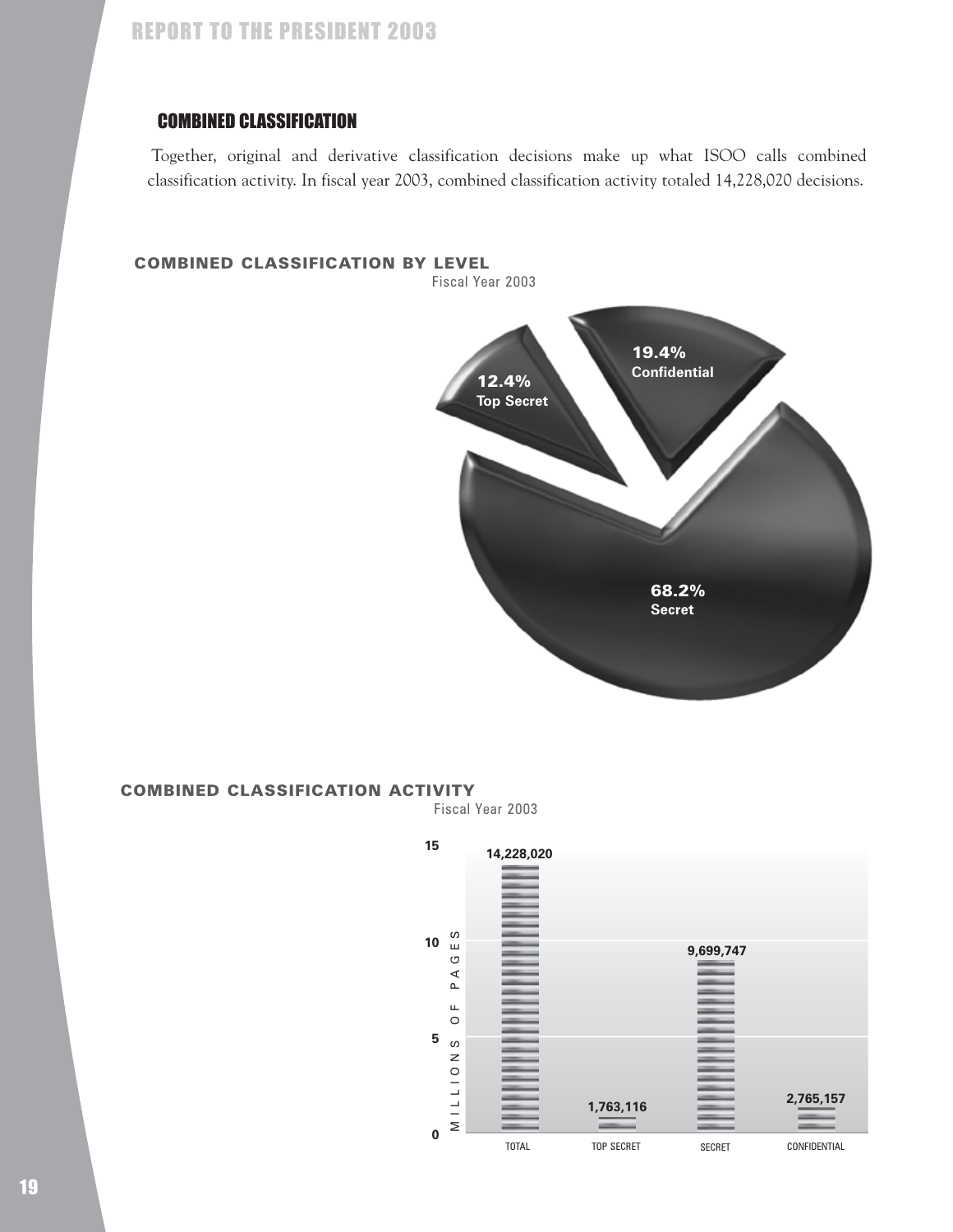Four agencies—CIA, DOD, NRO, and Justice—accounted for 99 percent of the combined classification activity. Three large agencies reported significant increases in combined classification: CIA, 41 percent; NRO, 17 percent, and Justice, 89 percent.

It is likely that today's threat environment will continue for some time, resulting in increased classification activity in the future. ISOO's continued monitorship of the program, in combination with renewed agency commitment to meeting the goals of the security classification system, will go a long way toward prudent and balanced classification activity throughout the Executive branch.



#### COMBINED CLASSIFICATION ACTIVITY

\*The data for FYs 2000, 2001, and 2002 have been revised downward to exclude some sources of data due to revisions in procedures for identifying finished products in electronic format.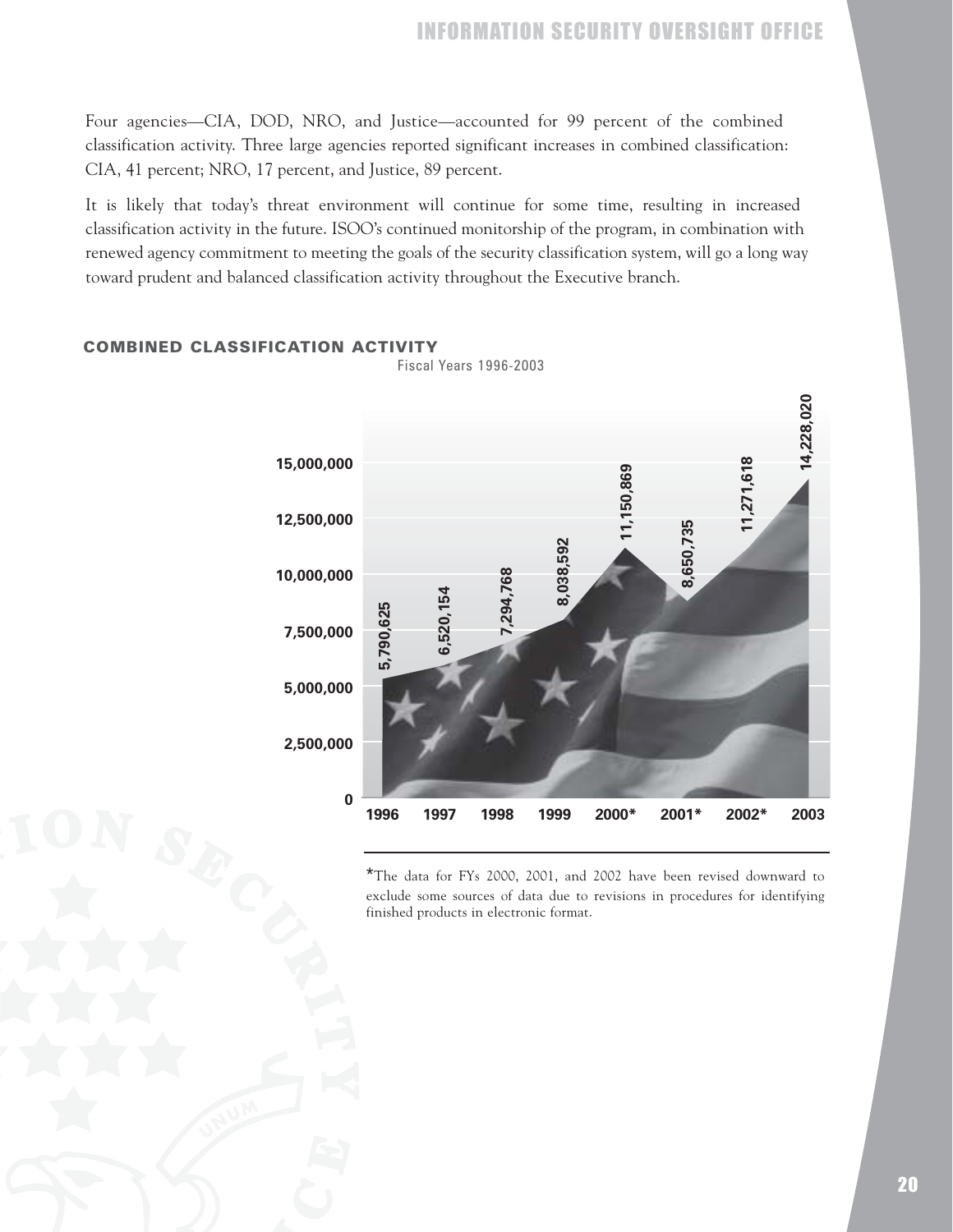### DECLASSIFICATION

#### **BACKGROUND**

Declassification is an integral part of the security classification system. It is the authorized change in status of information from classified to unclassified. When Executive Order 12958 was issued on April 17, 1995, the declassification policies of the past changed dramatically. In preceding years, classified information stayed classified and very often did not see the light of general public's, researchers', or historians' eyes without persistent and continuous efforts on the part of these individuals. E.O. 12958 changed this paradigm. With the Order's effective date of October 14, 1995, a new "Automatic Declassification" program was begun in addition to the longstanding "Systematic Review for Declassification."

Under the "Automatic Declassification" provision of E.O. 12958, information appraised as having permanent historical value is automatically declassified at 25 years of age unless an agency head has determined that it falls within a narrow exemption that permits continued classification, and that either the President or the ISCAP has approved. With the issuance of E.O. 12958, these records were subject to automatic declassification on April 17, 2000. Executive Order 13142, issued on November 19, 1999, amended E.O. 12958, to extend the date of the imposition of the automatic declassification provisions until October 14, 2001. It also extended the date of the imposition of the automatic declassification provisions an additional 18 months, until April 17, 2003, for two groups of records: those that contain information classified by more than one agency and those that almost invariably contain information pertaining to intelligence sources or methods. While Executive branch agencies had made significant strides in trying to meet the April 17, 2003, deadline, it was clear in late 2001 that this latter deadline would not be met. As a result, work was begun to further amend the Order to extend the deadline. On March 25, 2003, the signing of E.O. 13292 recommitted the Executive branch to the automatic declassification process and extended the date of the imposition of the automatic declassification provision until December 31, 2006. By this date, Executive branch agencies are expected to have completed the declassification of their eligible records, or to have properly exempted them, referred them to other agencies, or, in the case of special media, appropriately delayed declassification. This amendment also re-introduced the concept of exempting a specific file series from automatic declassification, which originally had been a one-time opportunity. Agencies may now request an exemption at any time for permanent file series that will be subject to automatic declassification within 5 years.

"Systematic Review for Declassification," which began in 1972, is the program under which classified permanently valuable records are reviewed for the purpose of declassification after the records reach a specific age. Under E.O. 12356, the predecessor Order, the National Archives and Records Administration (NARA) was the only agency required to conduct a systematic review of its classified holdings. Now E.O. 12958, as amended, requires all agencies that originate classified information to establish and conduct a systematic declassification review program, which is undertaken in conjunction with the potential onset of automatic declassification. In effect, systematic review has, for the time being, become an appendage of the automatic declassification program. ISOO has collected data on declassification that do not distinguish between the 2 programs because they are now so interrelated.

In effect, E.O. 12958, as amended, reverses the resource burden. Unlike prior systems, in which agencies had to expend resources in order to declassify older information, under the amended order, agencies must expend the resources necessary to demonstrate why older, historical information needs to remain classified.

Fiscal year 2003 marked the eighth year in which the policies leading up to automatic declassification have been in effect.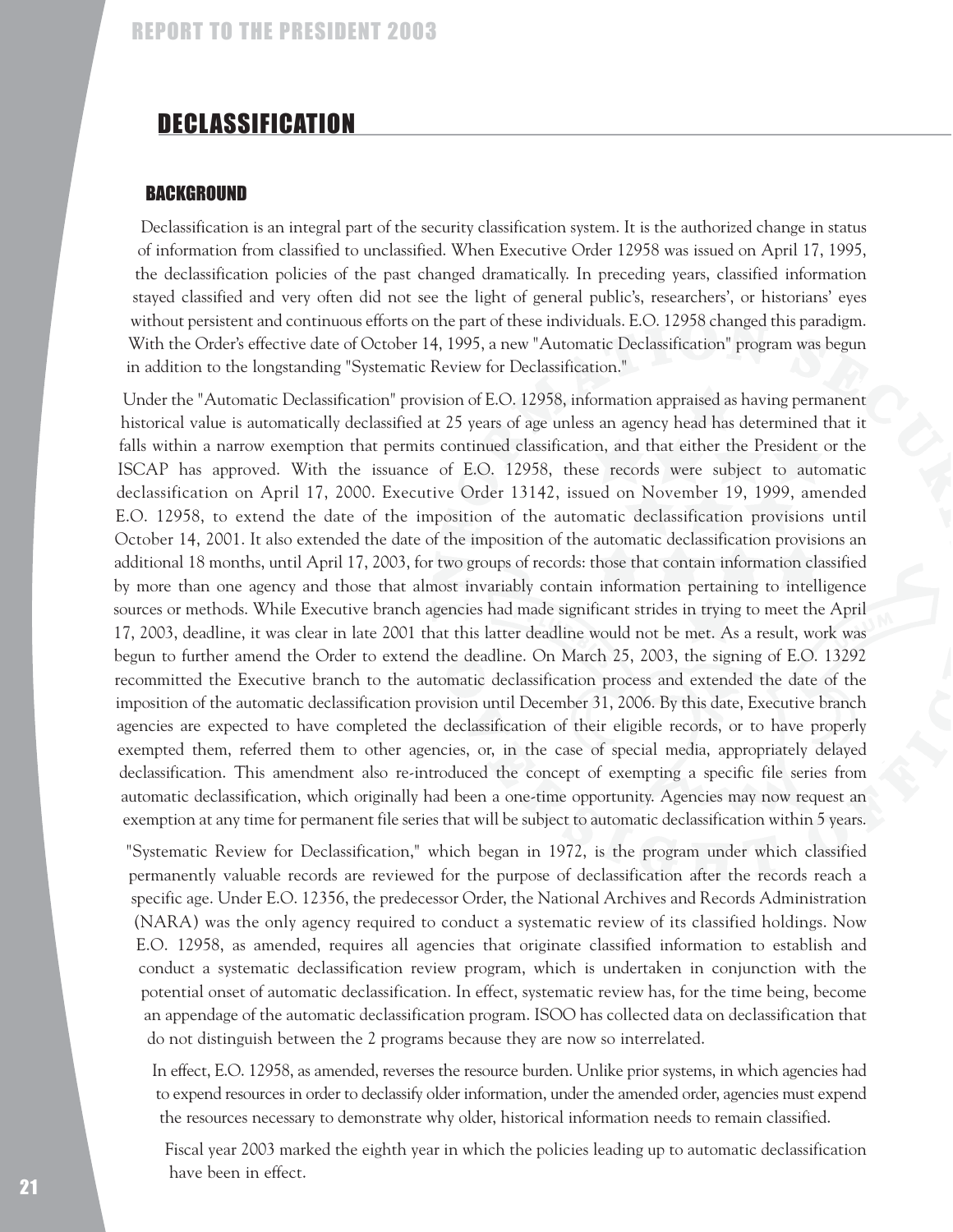### PAGES DECLASSIFIED

pages

During fiscal year 2003, the Executive branch declassified 43,093,233 pages of permanently valuable historical records. This figure represents a 3 percent decrease from that reported for fiscal year 2002. There appears to be a leveling-off in the steady overall downward trend occurring since 1997. Overall, although agencies have not decreased the amount of effort in the declassification arena, the rate of processing has slowed as a result of several factors, including the increasing complexity of the documents and the number that need to be referred to other equity holding agencies. Naturally, the time to review, identify, and refer such documents takes longer than when a document containing only one's own equity is being reviewed, because of both the concentrated intellectual analysis and the additional administrative processing time. Even so, the number of pages declassified in fiscal year 2003 continues to exceed the yearly average (12.6 million pages) under prior Executive orders by three-fold. Given the many obstacles faced by Executive branch agencies in their declassification efforts, this accomplishment is remarkable. However, ISOO is concerned about the anticipated large volume of classified records subject to automatic declassification by December 31, 2006, and will work with agencies to help them reach their goals by whatever means available.



#### 1.24 BILLION PAGES DECLASSIFIED

Fiscal Years 1980-2003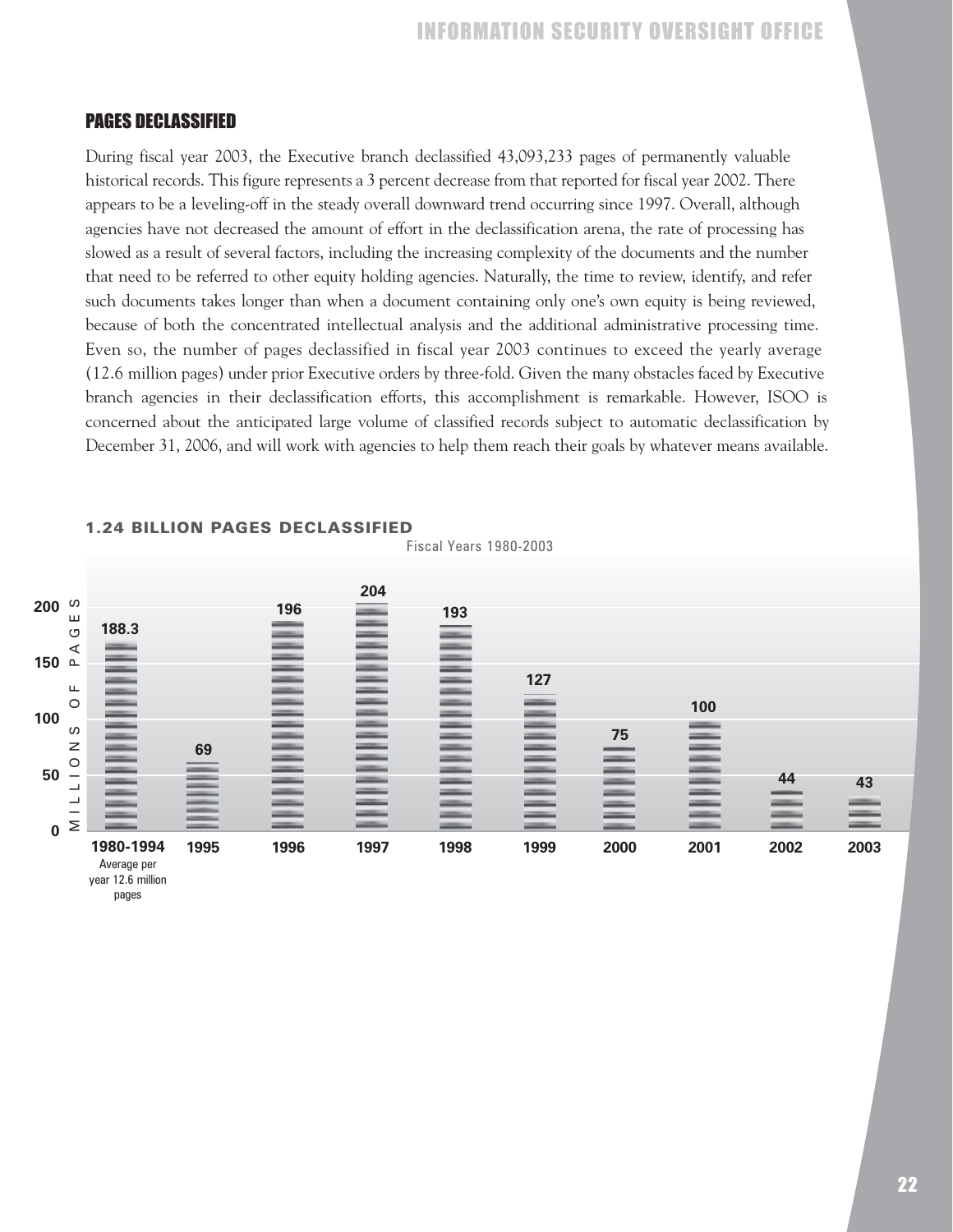

The number of pages subject to the automatic declassification provisions has not been updated since the November 1999 amendment to E.O. 12958. On October 16, 2003, ISOO asked the agencies to update, revise, or establish declassification plans that outline how each agency will declassify, properly exempt, refer, or appropriately delay all 25 year-old or older classified permanent records prior to the full implementation of the automatic declassification provisions on December 31, 2006. As part of this process, agencies will need to reassess their records to determine the volume of records subject to this very important provision of the Order. This assessment will provide a better picture of the workload that agencies face to meet the final deadline. Updating these declassification plans will become an annual process, enabling agencies to assess their progress, adjust plans, and prioritize resources.

Other factors outside the process have also affected declassification activity. As noted in ISOO's 2002 Annual Report, the Executive branch response to the events of September 11, 2001, continues to have a significant impact. Agencies are looking more closely at certain types of information (such as information related to weapons of mass destruction and homeland security) before making declassification decisions. Special legislative mandates also affect an agency's ability to meet the established goals of the declassification program. For example, legislation enacted in fiscal year 1999, addressing the protection of Restricted Data and Formerly Restricted Data (Section 3161 of Public Law 105-261, entitled "Protection Against Inadvertent Release of Restricted Data and Formerly Restricted Data") and other special topical searches mandated by other legislative initiatives, have required agencies to shift resources away from the automatic and systematic declassification programs to meet the requirements of the legislation.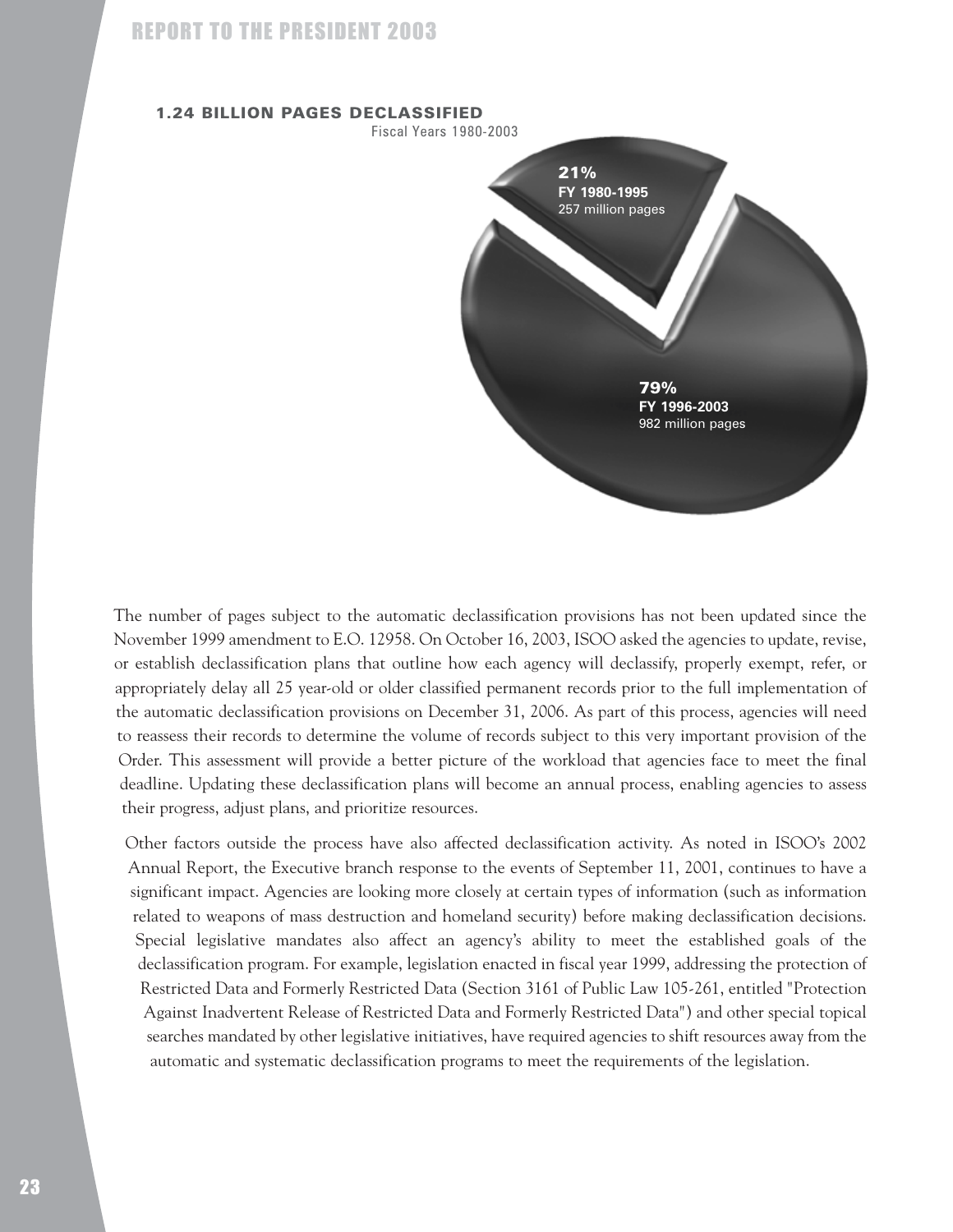The number of pages NARA declassified in fiscal year 2003 again declined, from 652,405 pages in fiscal year 2002 to 250,105 pages in fiscal year 2003. This is the lowest number of pages declassified by NARA since the first full year of implementation of the automatic declassification provisions of E.O. 12958 in 1996. In the past 2 years, NARA's focus has shifted from the actual declassification of other agencies' records to the preparation of records that have been declassified by other agencies for public release. There is also a legislative requirement to perform Quality Assessment Reviews of records that potentially contain sensitive atomic and nuclear weapons information.

DOD declassified more pages than any other agency in fiscal year 2003, accounting for 71 percent of the total. However DOD, like NARA, reported its lowest number of pages declassified since the Order became effective on October 14, 1995.

Three agencies reported remarkable increases in their declassification activity during fiscal year 2003 as compared with fiscal year 2002: NRC (100 percent); State (75 percent); and Justice (62 percent). ISOO encourages all these agencies to sustain or work to increase their efforts to implement automatic declassification programs to comply with the December 31, 2006, deadline.



### DOD COMPONENTS WITH SIGNIFICANT NUMBERS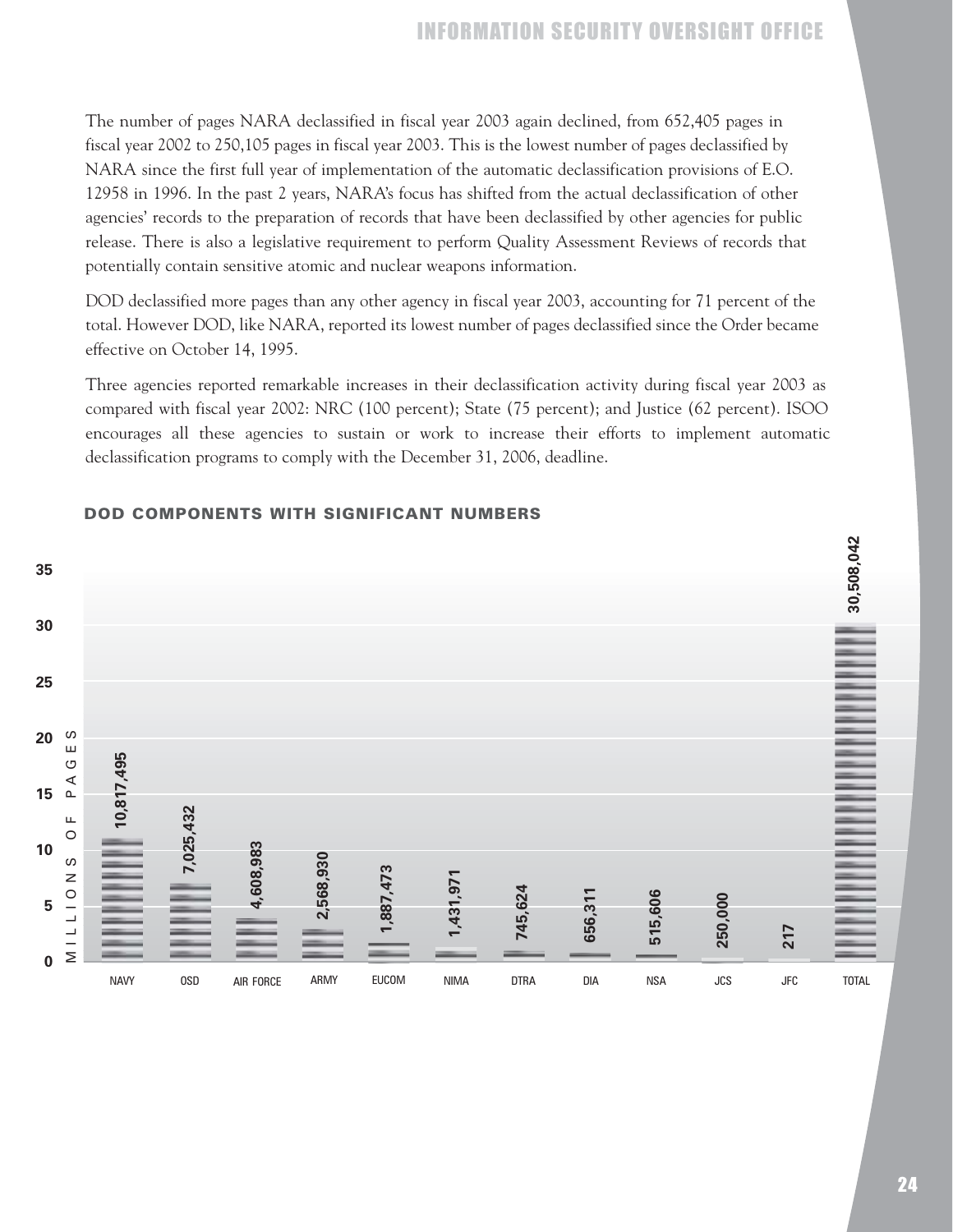| 43,093,233 |
|------------|
| 30,508,042 |
| 5,165,000  |
| 3,961,514  |
| 2,642,066  |
| 250,105    |
| 249,409    |
| 212,188    |
| 67,010     |
| 35,675     |
| 1,200      |
| 1,000      |
| 24         |
|            |

#### NUMBER OF PAGES DECLASSIFIED BY AGENCY

In the 8 years that Executive Order 12958 has been in effect, Executive branch agencies have declassified over 982 million pages of permanently valuable historical records. Compared with the 257 million pages declassified under the prior two Executive orders (E.O. 12065 and E.O. 12356) and before E.O. 12958 became effective, the Executive branch, in the past 8 years, has more than tripled the number of pages declassified. Since ISOO came into existence in late 1978, and began collecting and analyzing data, beginning in fiscal year 1980, it has reported the declassification of permanently valuable records totaling approximately 1.24 billion pages. Of that total, 1 billion pages, or 84 percent, have been declassified, in large part because of the automatic declassification provisions of E.O. 12958 and its amendments.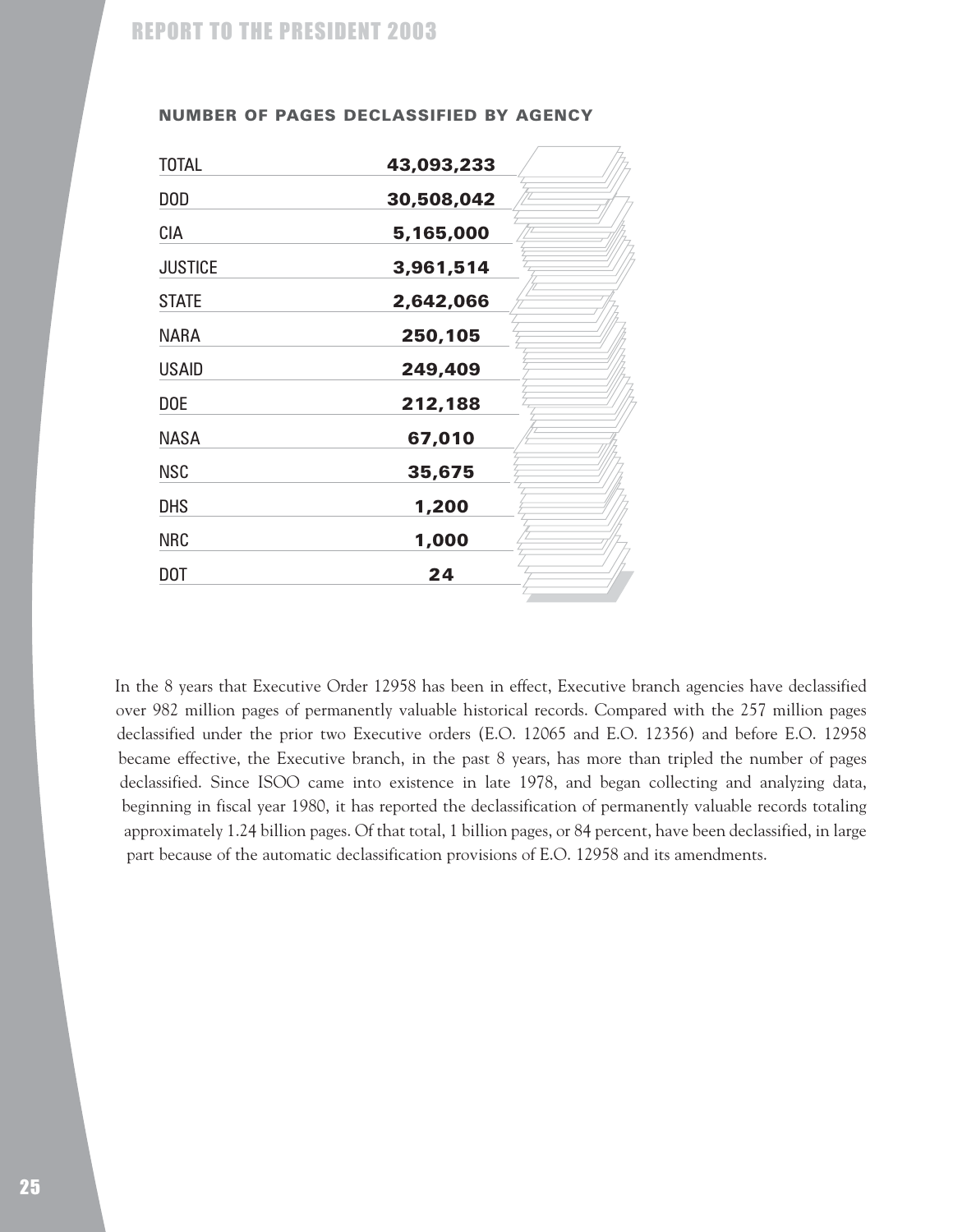### LOOKING AHEAD

May 2003 marked the beginning of a new, innovative, inter-agency cooperative effort to coordinate the review of some of the huge volume of classified materials subject to the automatic declassification deadline of December 31, 2006. Most of the Executive branch agencies have been working diligently, since Executive Order 12958 was first implemented in 1995, to review classified documents for potential declassification and have made great progress in declassifying documents that have equities from only one agency. The more difficult task has been to come to terms with all of those documents that contain equities of two or more agencies. This is not to say that agencies have not been cooperating with each other, but this is a concerted multi-agency effort worthy of comment.

The National Archives and Records Administration (NARA), in coordination with the Department of Energy (DOE) and the United States Air Force (AF), established in Spring 2003 a new referral center as a pilot project to coordinate and streamline the review process of material of interest to multiple agencies. As no agency can declassify the equity of another agency, all pertinent players must review the document. In the past, referral of such material was exceedingly cumbersome. There was less coordination between agencies; there was a large administrative cost associated with copying and sending the materials to each equity holder; referrals were done serially, or to one agency at a time, rather than being referred to all equity holders at the same time; and some agencies were unwilling to participate, deciding to focus solely on their own records.

This new center, located at NARA at College Park, MD, seeks to address many of these issues, both through better planning and cooperation, and by taking a more holistic approach to the workload. In essence, a document with multi-agency equities will be identified and reviewed by all interested parties at one time, in one location, at College Park. This should eliminate duplicative administrative efforts, ensure proper safeguarding, and reduce physical wear and tear of the material resulting from multiple handlings. It will also promote cooperation and discussion between agencies who are reviewing the same material. As such, crosstraining and education are anticipated by-products, which should, in turn, lead to greater trust, more information sharing, and increased delegation of authority. Finally, by working "smarter," participating agencies could very well experience a reduction in the actual cost of their declassification programs.

Participating agencies, in addition to DOE, NARA, and AF, include the Department of the Army, National Security Agency, Office of Secretary of Defense, Central Intelligence Agency, Department of State, Joint Chiefs of Staff, Defense Intelligence Agency, and the Department of the Navy. ISOO applauds the efforts of each of the agencies, encourages them to continue and expand such centers, and strongly urges other agencies to consider participating. This referral center concept, which furthers joint training, increased empowerment, and greater delegation of authority, is an integral and necessary step to accomplishing the mandate of E.O. 12958, as amended, to ensure that all permanently valuable classified information is declassified, properly exempted, referred, or appropriately delayed, by December 31, 2006.

The future of the declassification program is dependent on innovative concepts such as the referral center. Further, renewed commitment to the program through resources and agency cooperative efforts are necessary to make December 31, 2006, a reality. ISOO will continue to work with the agencies to seek solutions and better approaches to fulfill the mandate laid out by the President on March 25, 2003.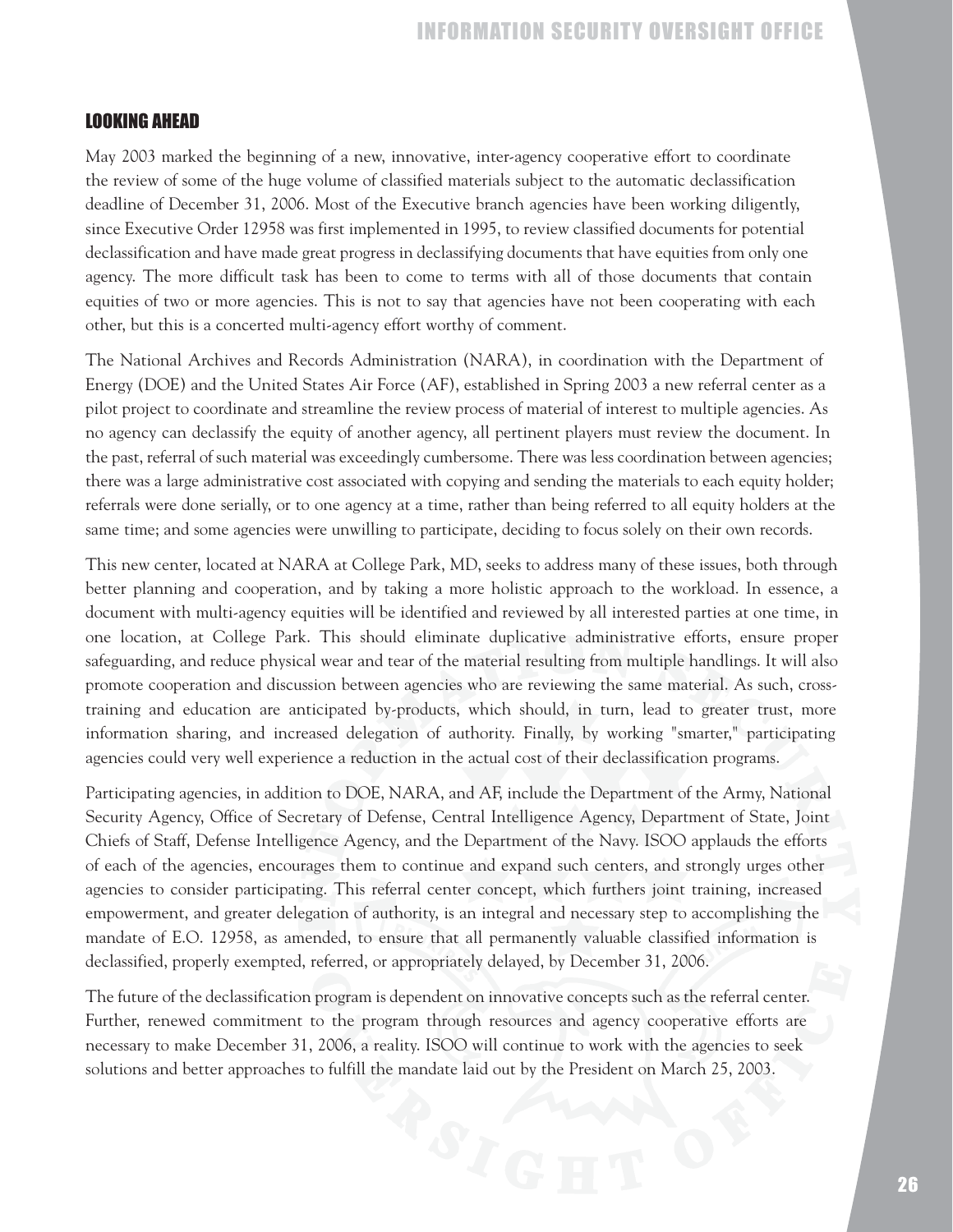### MANDATORY REVIEW

Under Executive Order 12958, as amended, the mandatory review process permits individuals or agencies to require an agency to review specified national security information for purposes of seeking its declassification. Requests must be in writing and must describe the information with sufficient detail to permit the agency to retrieve it with a reasonable amount of effort. Mandatory review remains popular with some researchers as a less contentious alternative to Freedom of Information Act (FOIA) requests. It is also used to seek the declassification of presidential papers or records, which are not subject to the FOIA.



#### MANDATORY REVIEW PAGES PROCESSED

Agencies processed 5,354 cases, totaling 310,173 pages during fiscal year 2003. The number of pages processed increased by 53 percent from the previous year. Both the number of pages and the percentage of pages declassified in whole or in part increased, from 150,035 pages and 91 percent to 299,284 pages and 96 percent. The percentage of pages declassified in whole or in part has remained high under this Order. Although outside factors, such as our new security environments and special search legislation, have had an impact on how many mandatory declassification review requests can be processed by the agencies, ISOO believes that mandatory review remains a very successful means of declassifying information.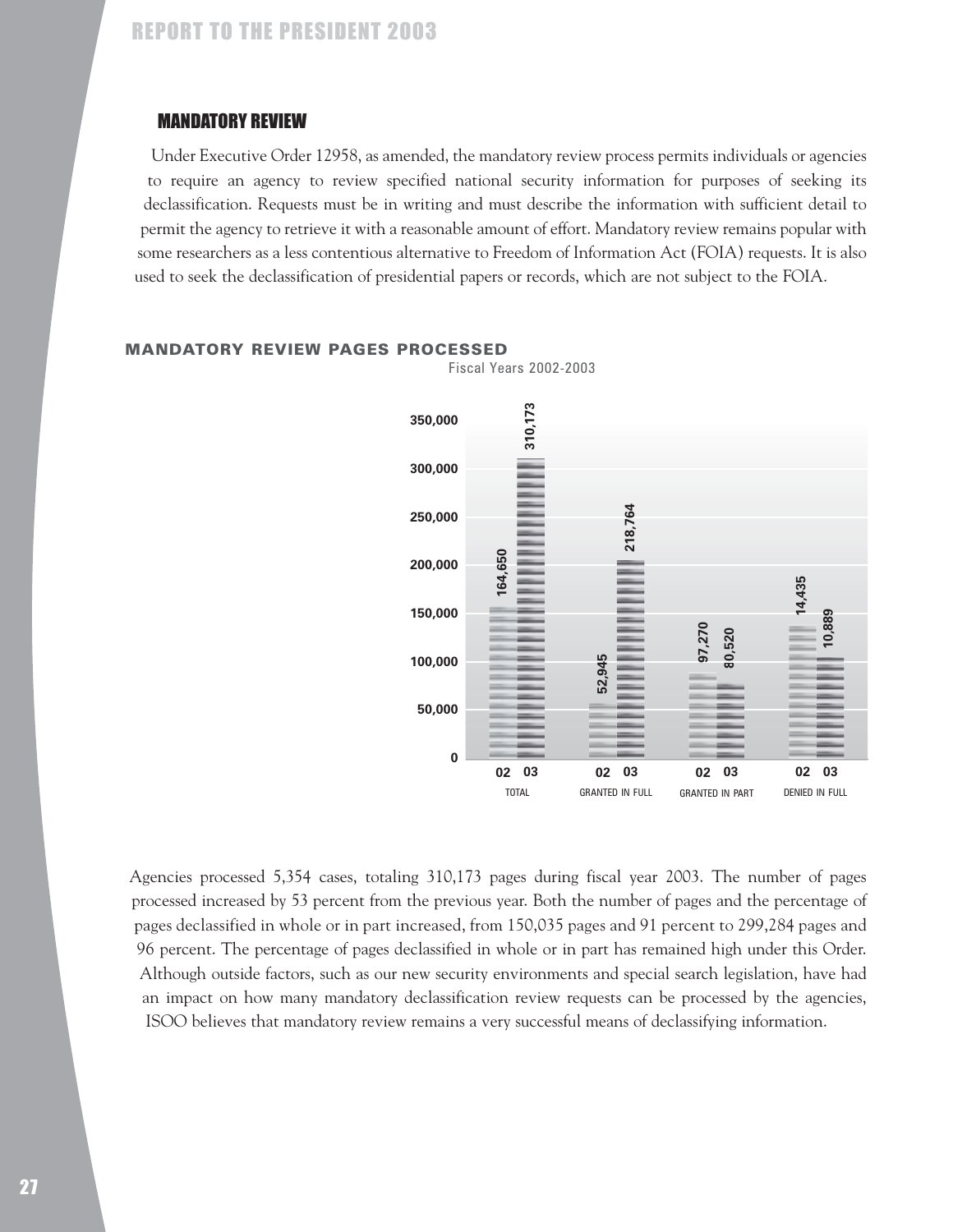

During fiscal year 2003, agencies processed 58 appeals that comprised 2,339 pages. Of these, 63 percent of the pages were granted in whole or in part. The rate is 20 percent lower than 2002. The lower rate of declassification suggests three things: (1) less information remains classified following the initial mandatory review; (2) more recent records are being requested; and (3) agencies are retaining the classification because the sensitivity of the information continues to meet the criteria under the Order.